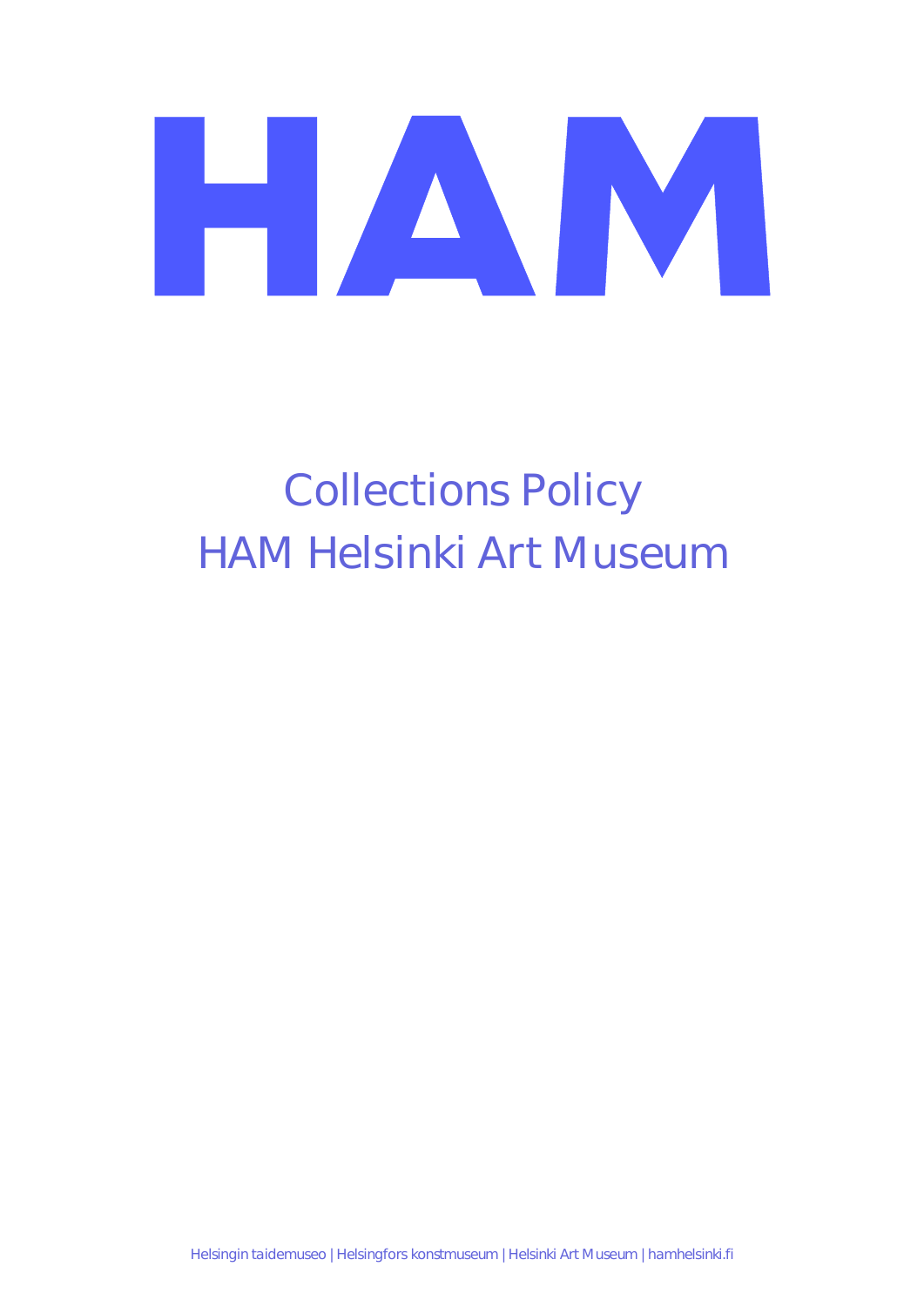The Board of Directors of the Helsinki Art Museum, 9 May 2017

Prepared by: Maija Tanninen-Mattila, Director of the Helsinki Art Museum Elina Leskelä, Head of Collections Aura Dufva, Kati Nenonen Working group: Jari Björklöv, Klas Fontell, Leena Mattelmäki, Teija Mononen, Kati Nenonen, Satu Oksanen, Taru Tappola, Pirkko Siitari, Mari Lenck, Tuija Kuutti Photos: Hanna Kukorelli, Maija Toivanen

Translations: Jüri Kokkonen, Claire Gould and Kati Nenonen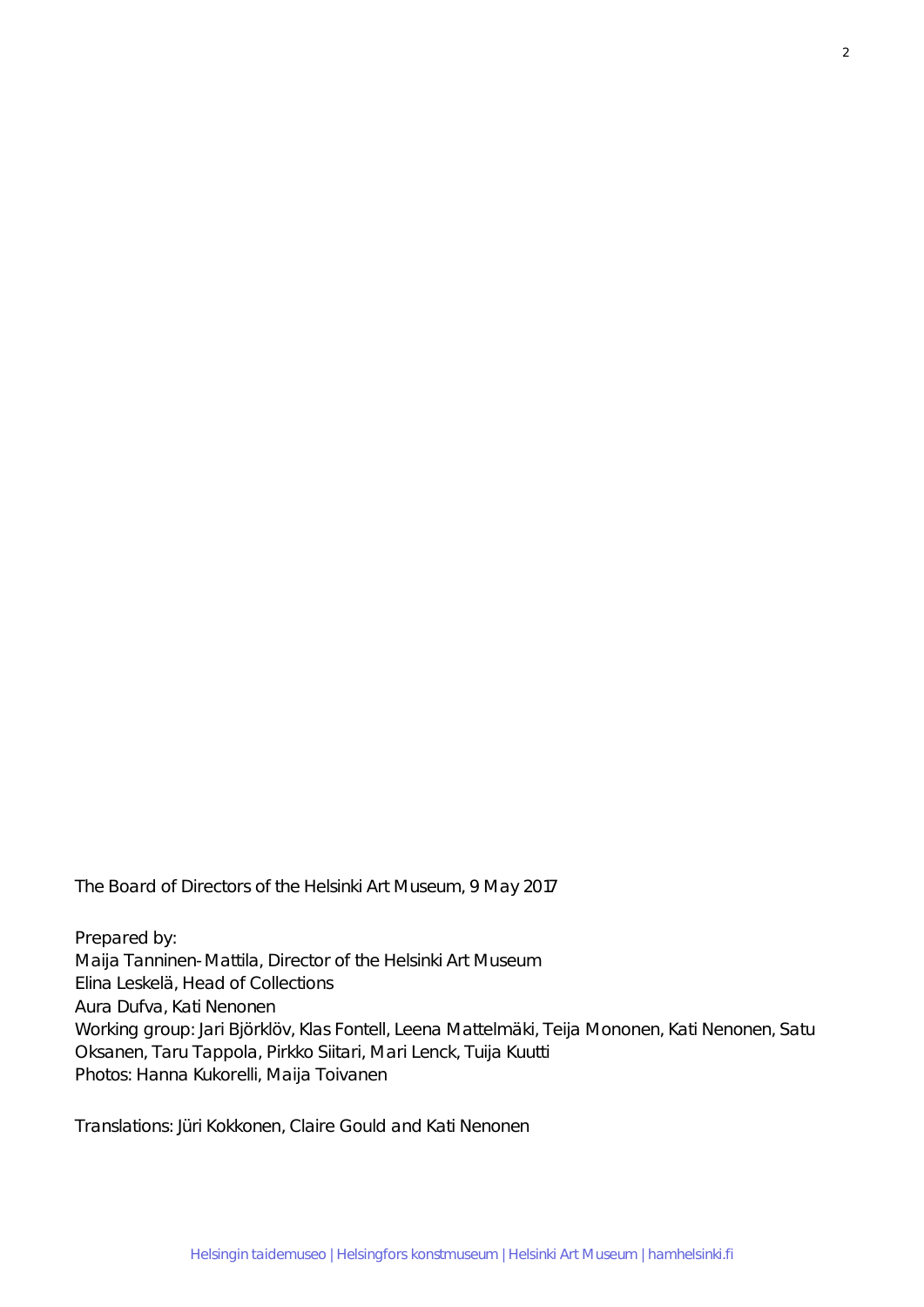### Table of contents

| The purpose and goals of HAM's collections policy                                | $\overline{4}$ |
|----------------------------------------------------------------------------------|----------------|
| The purpose of the collections policy                                            | 6              |
| The collections policy implements the Strategy Programme of the City of Helsinki | 6              |
| Acts, regulations and decrees guiding collections-related work                   | 6              |
| The art collection of the residents of Helsinki                                  | 9              |
| The history of the art collection of the city of Helsinki                        | 9              |
| The content of the collections                                                   | 10             |
| Accessions to the collection                                                     | 11             |
| Deaccessioning                                                                   | 13             |
| HAM – An art museum the size of Helsinki, the entire city                        | 16             |
| Public art                                                                       | 17             |
| Street art                                                                       | 18             |
| Art placed in the city                                                           | 19             |
| Collections on the web                                                           | 19             |
| HAM's collections organisation and resources                                     | 21             |
| The work of experts involving collections                                        | 21             |
| <b>Collection management</b>                                                     | 23             |
| Visual documentation                                                             | 24             |
| The security and conservation of artworks                                        | 25             |
| The assessment of collections-related work                                       | 27             |
| Collections work in relation to Helsinki's Culture and Leisure Sector            | 28             |
| Focuses of developing collections work in the strategy period 2017-2020          | 29             |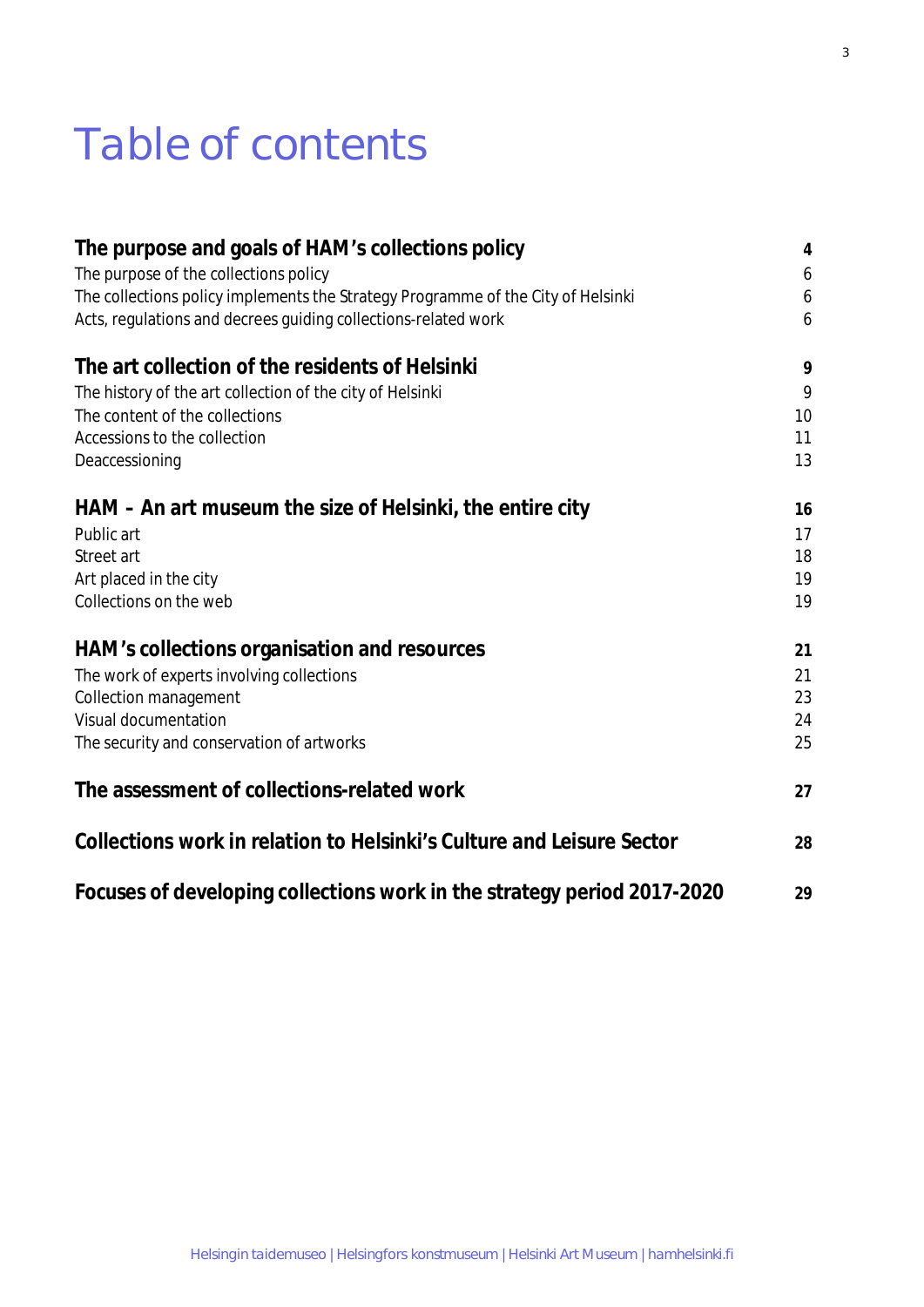## The purpose and goals of HAM's collections policy

HAM's Collections Policy 2017 was drawn up at a time of major long-reaching decisions for reforming the systems of management of the City of Helsinki. In the new municipal organisation, HAM – Helsinki Art Museum is within the Culture Division of the city's Culture and Leisure Sector. At the time of writing, the city's code of governance is being revised, and a new code and plan for activities are being drawn up. Not all the changes caused by these actions could be taken into account in preparing the collections policy. A description of the new decision-making process (in Finnish) is appended to the collections policy.

The City of Helsinki owns one of Finland's most important art collections. With over 9,000 works, this collection belonging to the people of Helsinki mainly contains Finnish art from the middle of the 19th century to the present day. It includes several works classed as national treasures. Additions are made regularly to the collection through purchases or donations of new works of art.

HAM and its collections exist to serve the public, the abiding values of art, new developments in the arts and research. HAM endeavours to do things in a new way and in its work to be inquisitive, openminded and ready to take a stand. The museum aims at having the art collection of Helsinki's residents easily accessible to the public in both exhibitions and in the city, providing people with joy and meaning, and facilitating encounters and insights. HAM makes art part of the lives of people in the city so that everyone can enjoy it. The overall principles of the collections policy are thus accessibility, participatory involvement and artistic quality.

The art collection of Helsinki's residents spans from the Tennis Palace (Tennispalatsi) to all parts of the city. Some 3,300 works in the HAM Collection are in public facilities, such as health centres, libraries and schools. The most visible parts of the collection are works of sculpture in the streets, squares and parks of Helsinki. HAM's public artworks have a distinct presence in the everyday life of the city.

The collection is the intellectual and economically valuable capital of the residents of the city, cared for and added to by HAM, which displays and presents it through exhibitions, publications and activities involving the public. The collection is the cornerstone of art museum activities. Caring for the collection, displaying it and making additions to it is long-term work with results evaluated over time. HAM displays and acquires for its collection works by prominent Finnish and foreign artists. Especially in contemporary art, HAM focuses on leading international names at a sufficiently early stage, before the prices of their works become too high.

Historical museums and art museums have an important educational role. The Finnish government's forthcoming agenda on museums policy states: 'Museums provide experiences and information, thus creating opportunities for creativity, culture, the construction of identities and understanding change. They are a comprehensive cultural service, with the central role of developing the attraction and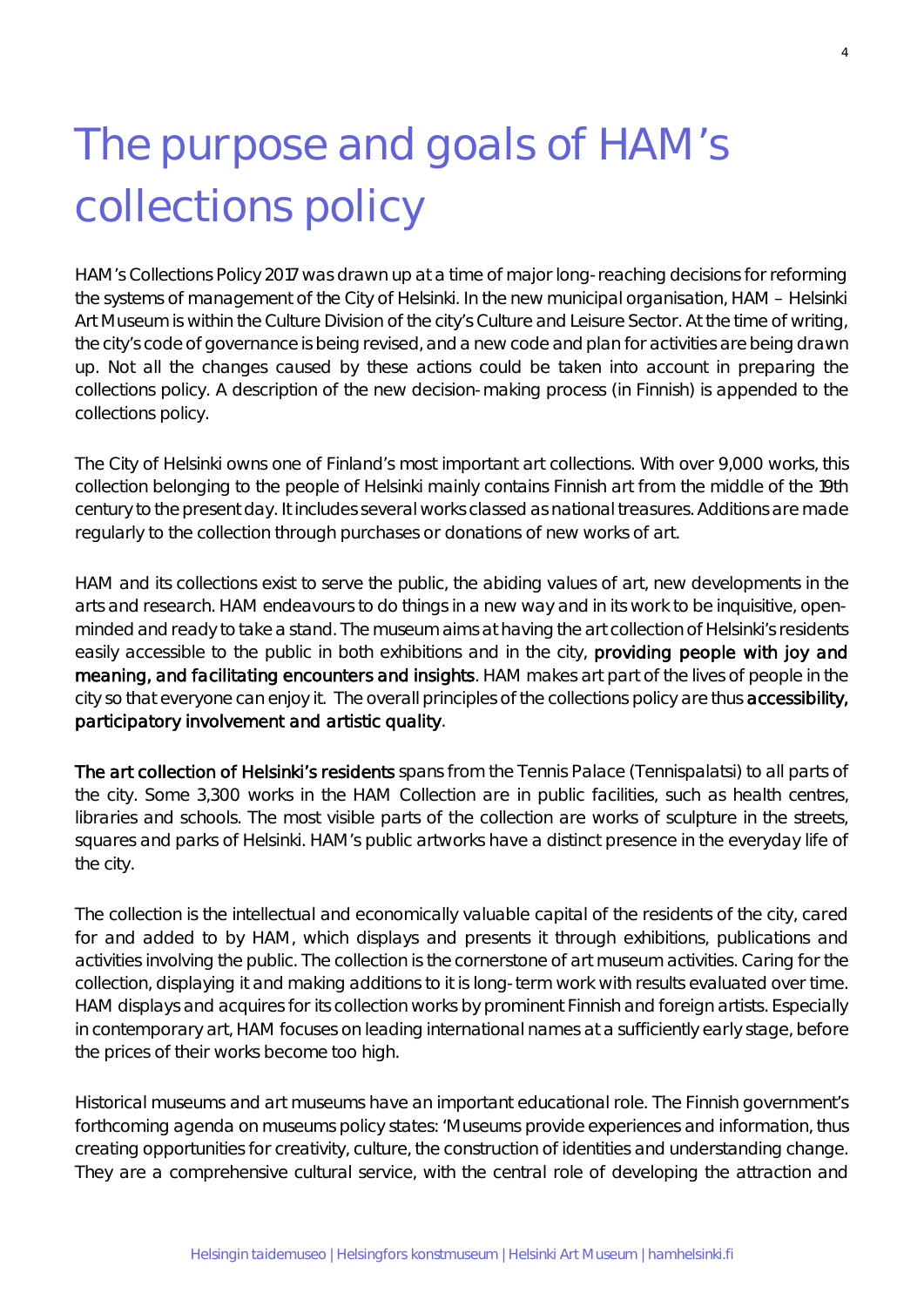vitality of regions. They maintain cultural capital and make it visible, also to be used by future generations.' The HAM collection is part of this cultural capital.

HAM promotes the study of its collection. State-of-the-art storage facilities in the new collections centre of HAM and the Helsinki City Museum permit research and studies of the collections. The presentation of the collections and related information assets on the internet will significantly increase the amount of shared information and its use. This will also provide more opportunities for research on the collections. The accessibility of international collections will also be improved. Overall, the collections centre and the digitisation of materials will improve the impact and accessibility of the HAM collection.

HAM contributes to making Helsinki an internationally attractive city of tourism with its appeal considerably enhanced by its interesting public works of art. More art projects of event type, such as the temporary Hotel Manta produced by HAM in 2014, will be realised in the future. The international orientation will be reinforced in terms of content by loans of works from the HAM collection and the export of HAM's exhibitions abroad.

In recent years, growing numbers of public art projects have been realised in Helsinki according to the percentage principle, by which a percentage of building costs is reserved for artworks in the project concerned. Large building projects in new housing areas will improve opportunities to include international artists. HAM has a significant expert role in these projects.

Through its own public art projects, HAM produces works of art for areas with few or no public artworks. HAM is also engaged in developing new ways of producing works involving local residents and establishing a commitment to public art. The significance of public artworks in the everyday lives of people and in developing housing areas is enhanced by the museum's locally oriented activities, focusing on the Jakomäki area of north Helsinki during the strategy period. Street art is a sector of public art that will be developed by HAM with measures including an extensive exhibition on the history of this genre in Helsinki.

HAM listens to local residents and develops participatory art projects for different parts of the city, the Tennis Palace venue and the internet. It aims at making its collection accessible and introducing the inhabitants of Helsinki to the public artworks of their own areas. The art collection is also opened up to residents through open data.

HAM has concentrated its activities in two locations, the Tennis Palace and the collections centre. Jointly used by HAM and the Helsinki City Museum, the collections centre has storage and conservation space for the city's art collection. The new collections centre permits the research, storage and conservation of artworks more flexibly than previously. It also provides improved efficiency in exhibition activities and the placement of artworks in city offices and facilities for the pleasure of local residents.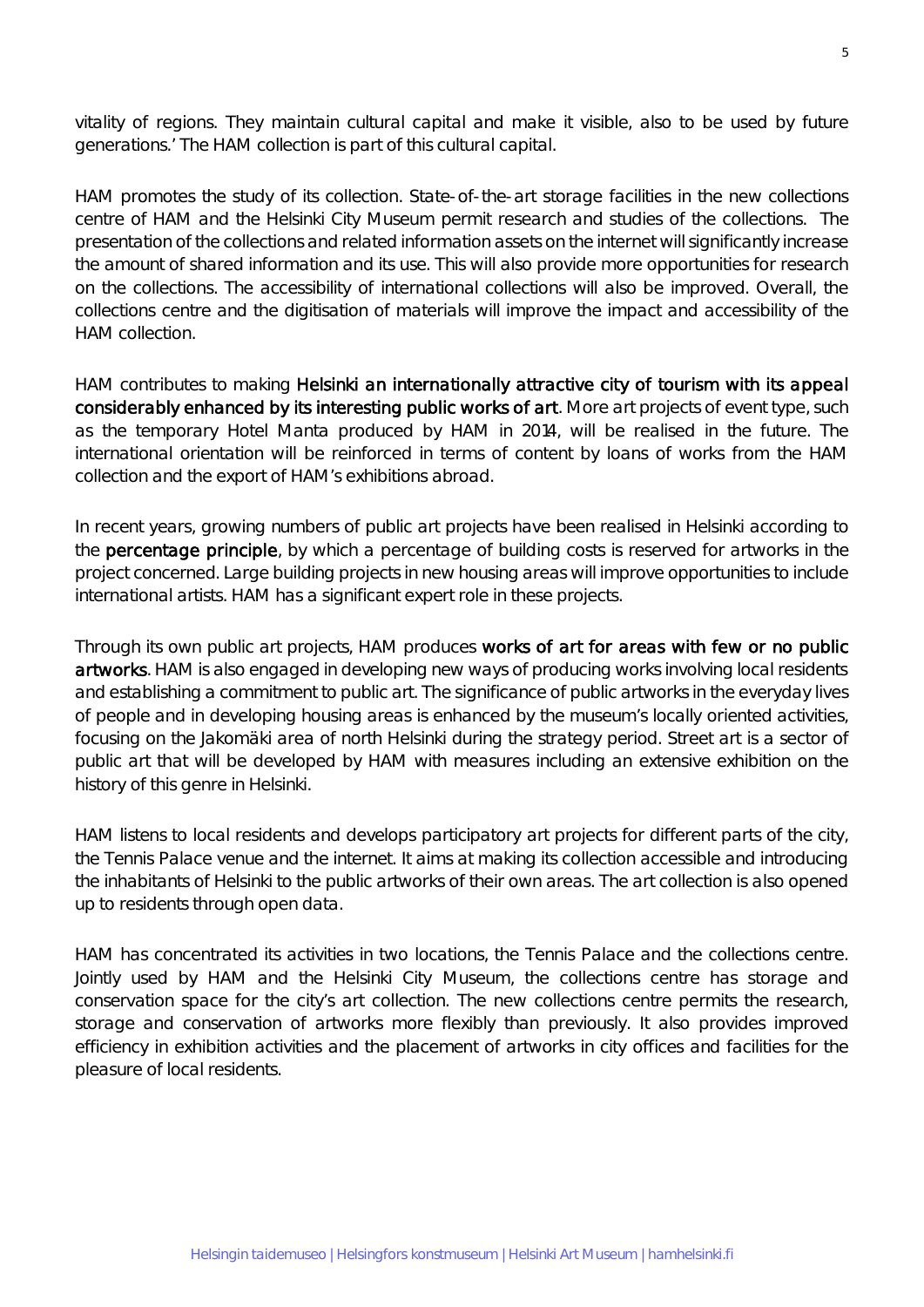#### The purpose of the collections policy

The collections policy for 2017 addresses the work done on a daily basis by HAM to ensure that artworks are accessible to all residents of Helsinki in the museum's exhibitions at the Tennis Palace, outdoors in parks and housing areas, and in libraries, hospitals, schools and other public spaces in different parts of the city.

The policy illustrates in closer detail to local residents the reasons for acquiring new works for the collection, how they are stored, displayed, conserved and documented, as well as the kind of research carried out on them. It also serves as a long-term plan for the museum's goals, focuses and measures to develop specific areas of its work.

#### The collections policy implements the Strategy Programme of the City of Helsinki

HAM follows and implements the strategy programme approved by the Helsinki City Council for its current four-year period, outlining the city's chief aims and focuses of development and the main measures to be carried out during the term of the present City Council. This programme underlines the functionality and vitality of the city, a balanced budget, sound management and the well-being of local residents. In order to further these aims, HAM invests efforts in a client-friendly approach, develops its web and open data services, and takes art and events to the streets, schools, parks and other public spaces where local residents live and move about.

Since changes in the museum's organisation and at the municipal level are clearly reflected in the aims and focuses of collections policy, the policy is updated on a regular basis. HAM's first collections policy was officially approved by the museum's Board of Directors in 2004. Since then, it has been revised at four-year intervals.

The present collections policy is the fourth one in consecutive order. It has required the redefinition of the aims and focuses of collections-related work. The strategies for public and placed artworks have been updated, and additions have been made to the museum's deaccessioning policy. In the years to come, HAM will focus efforts, in particular, on public art and direct its attention to areas where there are few or no public works of art. HAM is making its own contribution to improving the wellbeing and vitality of different parts of the city.

#### Acts, regulations and decrees guiding collections-related work

HAM operates in accordance with current legislation, municipal guidelines and the professional principles of museum work.

The overall reform of Finland's Museums Act is planned to be realised alongside the reform of the system of state subsidies for arts and culture with the aim of having the Act passed before 2019. An expert committee appointed by Finland's Ministry of Education and Culture has prepared a draft proposal for the government's forthcoming programme of museums policy. The proposal notes changes in the operating environment of museums as a basis for policy guidelines and focuses for museum activities in Finland. The committee also addressed the structure of the museums sector in Finland, the functionality of the system of partial state funding and the grounds for focusing funding.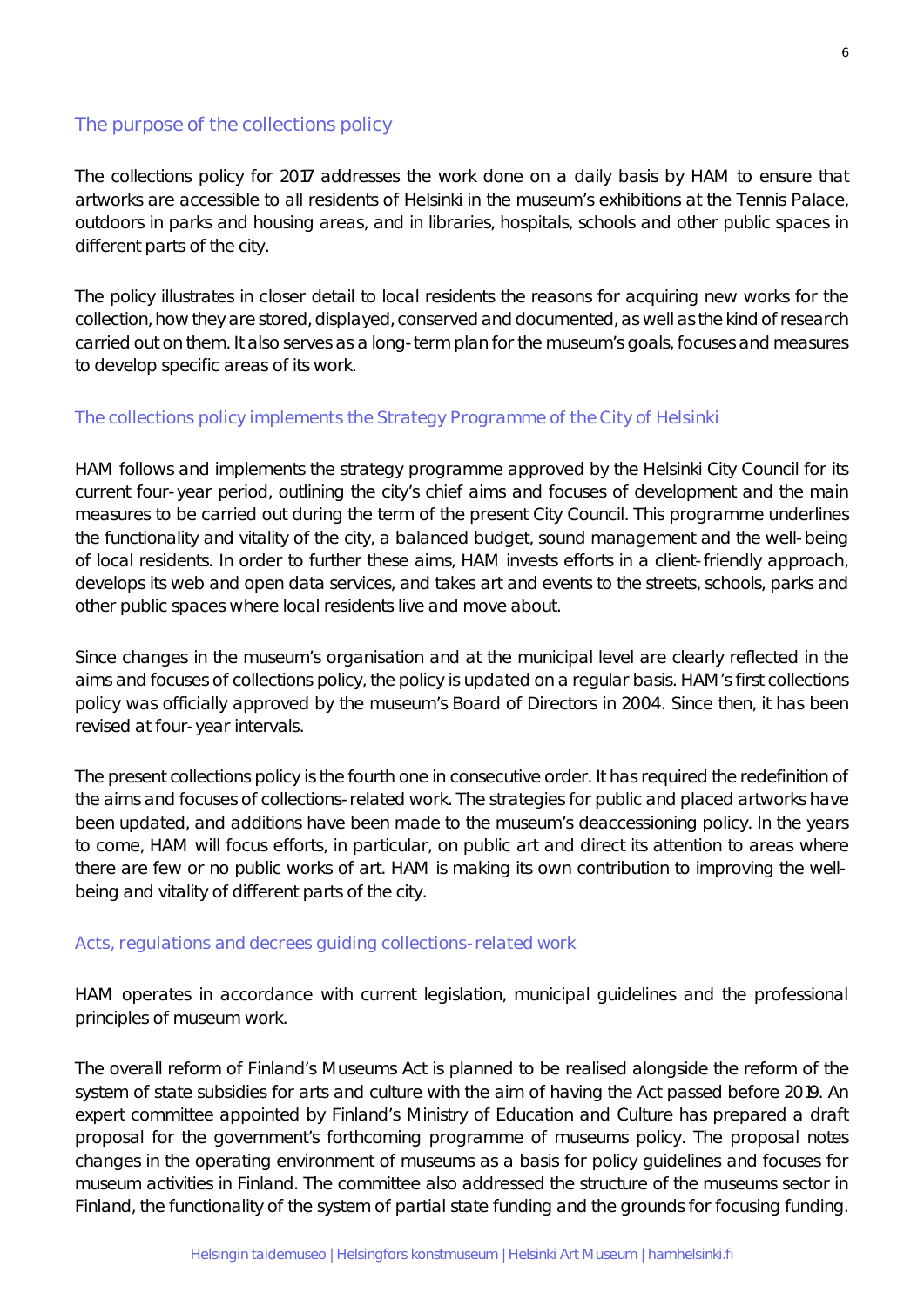The programme outlines the museum sector's main factors for success and the overall aims of museum work in terms of six specific focuses for development together proposals for related measures. Collections-related work and digitisation are specific areas for development and there is also the aim of highlighting collections to be accessible and available for use. The proposed measures concerning collections are:

- 1. To take into account the diversity of society in the acquisition of objects for museums and to encourage communities to take part in collecting and recording cultural heritage and in related discussion.
- 2. To increase the mobility of collections between museums and to develop activities for lending objects.
- 3. To develop collection-related cooperation and divisions of tasks at the national level collaboratively and through networks and to create an established role for the activities of the TAKO network for collection management collaboration among Finnish museums.
- 4. Museums are to update and where necessary draw up collections policies to guide their work in this area. The policies are to be drawn up and implemented in collaboration with other museums.
- 5. To prepare by the year 2020 a research policy to promote and further studies of the collection and information resources of museums and to develop research collaboration between museums and universities.
- 6. Museums are to be encouraged to adopt centralised collection and conservation facilities and to store their collections in an ecologically sustainable way.

The published proposal also notes that, among other things, a well-functioning collection management system is a precondition for all work with collections and the preservation of contextual information.

HAM's collections policy supports these aims as recorded in the museums policy programme.

In practice, the work of museums is also steered by copyright legislation. The accessibility of collections will be improved by an agreement signed by the Finnish Museums Association and the Kuvasto visual artists' copyright organisation on 29 March 2017. This agreement permits the display of works by Finnish artists in museum collections on the websites of the museums concerned and in their digital applications without separate agreements concerning specific works or artists. Museums can have unrestricted web distribution rights to all works in their collections that are subject to copyright by entering into an agreement with the Finnish Museums Association to abide by the terms of the agreement between the Museums Association and the Kuvasto organisation.

Ethically binding regulations for museums, their management and employees have been defined by the International Council of Museums (ICOM).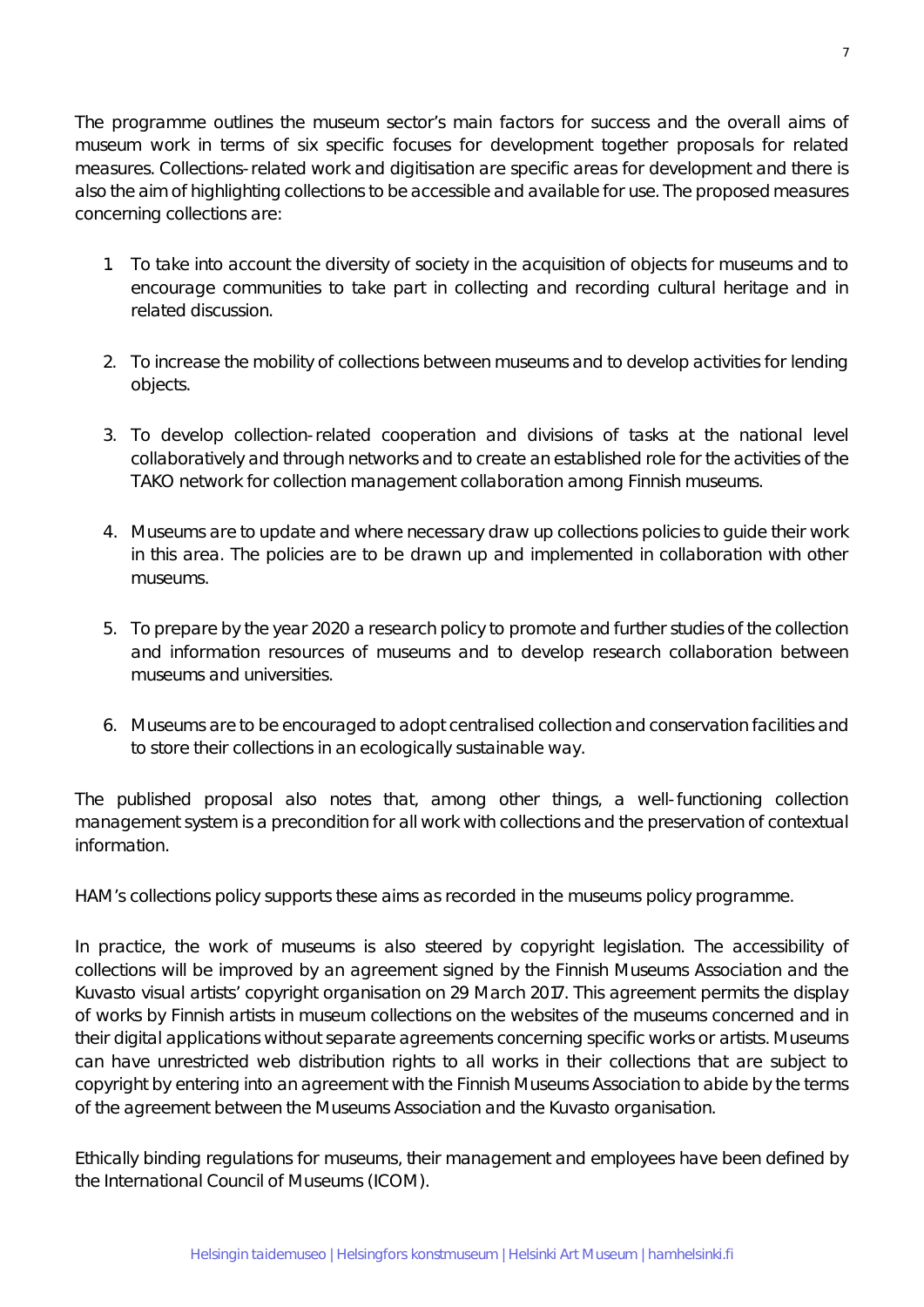The basic tasks of museum work are the accessioning and collection of materials and the care of collections. The art museum's legally defined task is to maintain its collections to preserve them also for future generations. The HAM collection is owned by the City of Helsinki as part of the city's cultural capital. If HAM in its present form were to be discontinued, the preservation of its collection needs to be ensured in such a way that its upkeep would be taken over by some other organisation under the governance of the city as its owner.

In accordance with Finland's Museums Act and related decrees, HAM is required to maintain and increase the understanding of Finns of their own culture, history and environment. This is done by collecting and studying the material and visual cultural heritage and presenting it to the public through exhibitions and publications.

As one of Finland's sixteen regional art museums, HAM is responsible for the Uusimaa region, where it promotes and supervises art museum activities. Regional art museums are awarded an increased proportion of government subsidies contingent upon a plan for the aims and focuses regional and nationwide museum activities. Negotiations on these matters are held with the National Board of Antiquities at regular intervals of a few years as laid down by law. In its work as a regional art museum, HAM's roles include that of a specialist expert body in public works of art.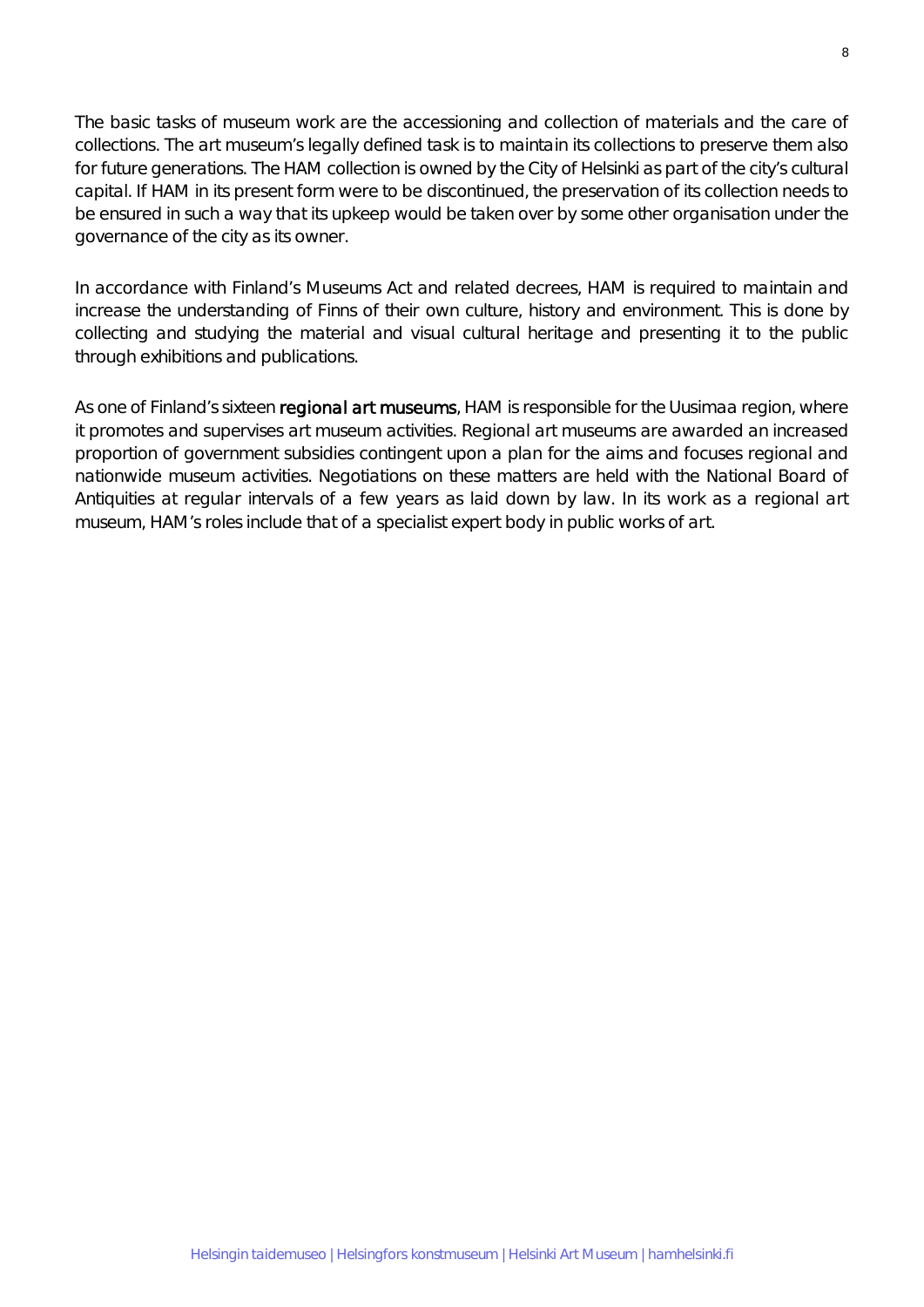### The art collection of the residents of Helsinki

HAM displays the works of its collection in its exhibitions at the Tennis Palace in the centre of Helsinki. The renovated museum space opened in the autumn of 2015 is almost double the size of the former exhibition facilities and permits larger displays of the collection than previously. Part of the collection is permanently on show. The Bäcksbacka Collection, which is the core of HAM collection, has its own exhibition rooms on the lower floor of the museum. In addition, Tove Jansson's frescoes *Party in the City* and *Party in the Countryside* are also permanently displayed in the museum. Works from the HAM collection are also on show in the two exhibition rooms next to the HAM Gallery.

The Tennis Palace, however, is not the only place to see art from the collection of the residents of Helsinki. Because HAM is a museum serving the whole city, a considerable proportion of the artworks owned by the residents of Helsinki through their municipality is continuously on display in public spaces throughout the city: outdoors in parks, in the streets and in the city centre. The collections thus have a continuous presence in the daily lives of people in Helsinki.

The proportion of public artworks in the museum's collections is unique and significant at the national level, since they include several national art treasures, from the *Sibelius Monument* to *Havis Amanda*. In recent years, HAM has also devoted efforts to various public art projects of a temporary and eventrelated nature.

Included among public art are works placed in public facilities in different parts of Helsinki. Placement brings the art collection to the residents of the city and improves the accessibility of visual art, thus also introducing art to people who do not visit museums.

Art has a presence in the everyday lives of the people of Helsinki in different parts of the city. To make the city's art collections known to growing numbers of local residents, HAM will improve the accessibility and client-oriented and participatory nature of its collections to an even higher standard than previously. Information and communications related to the collections will become more effective and the principle of open data will be realised with the aid of various web projects.

#### The history of the art collection of the City of Helsinki

The art collection of the City of Helsinki dates from 1883 when Lieutenant-General Otto W. Furuhjelm bequeathed 58 works of art for a future public museum in Helsinki. While an art museum was not founded straight away, the city nonetheless began to acquire artworks and thus create its art collection. It was important from the outset to make visual art part of the everyday lives of local people. 'Sculptures for the embellishment of parks' and paintings for schools, homes for the elderly and hospitals were obtained for the collection. The first public work of sculpture commissioned by the City of Helsinki was the statue of poet Johan Ludvig Runeberg (1885) in Esplanade Park.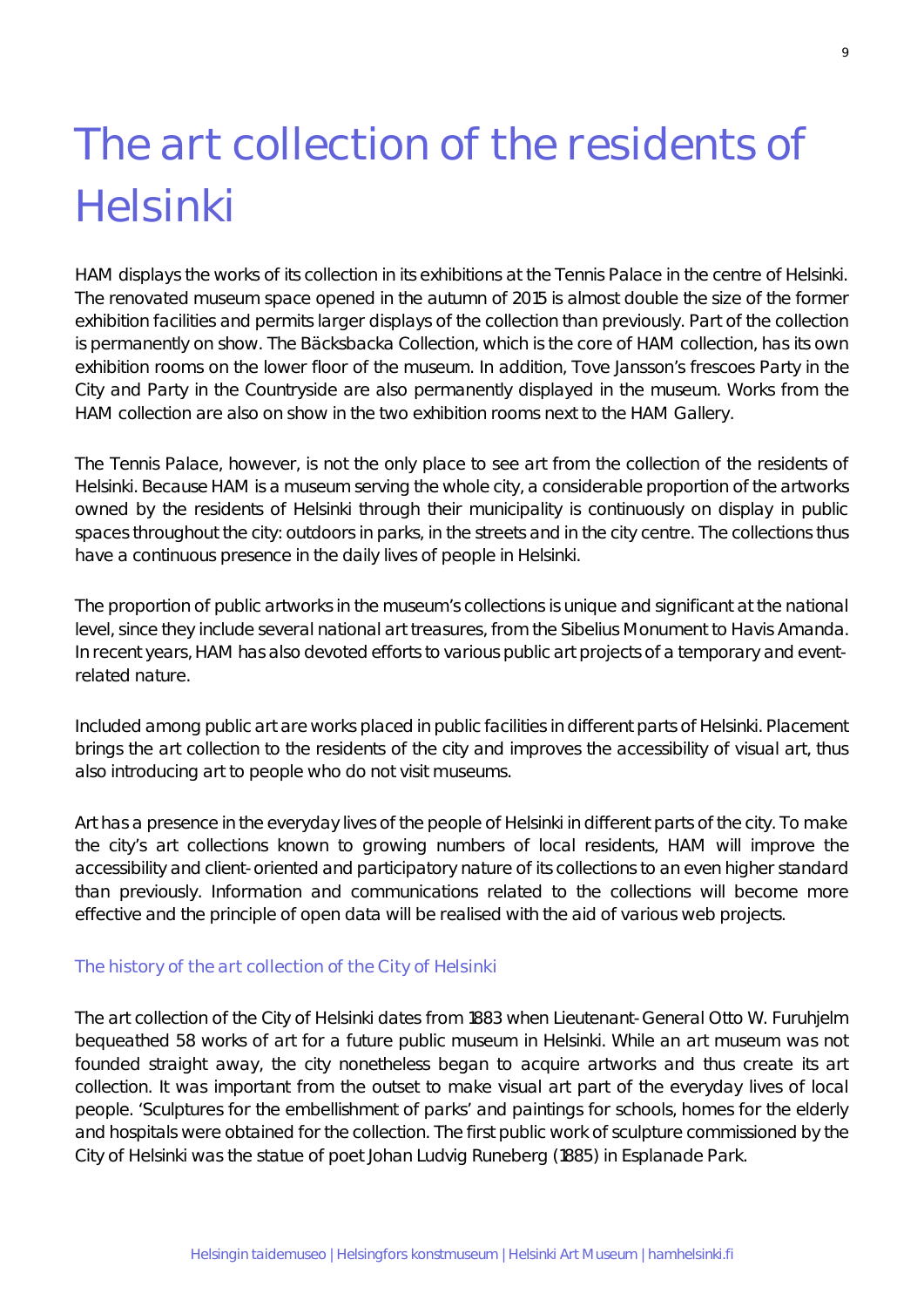In 1931, the purchases of artworks, which had been carried out by the City Treasury Office, became the responsibility of the City Board. In 1954, an Art Committee was established to purchase 'works of art from artists in Helsinki for municipal institutions and offices and for the decoration of public places in the city'. In 1966, a secretary for art affairs was employed by the central municipal administration and the art committee's instructions were amended to apply to purchases of all Finnish art.

In the 1970s, new donations of artworks received by the city made its Central Art Committee, established in 1968, consider the founding of an art centre for its accessioned collections. The Meilahti Art Museum was opened in 1976 to display a significant collection donated by Leonard and Katarina Bäcksbacka and the name *Helsinki City Art Museum* was officially adopted in 1979. The Helsinki City Museum also has an art collection, which includes works and documentation related to Helsinki and local identity.

The city's collections of public works of sculpture has grown significantly through donations and in the 1990s the Art Museum and the city's Public Works Department agreed on the allocation of responsibility for the upkeep of public works of art. Various historical monuments and their maintenance are the domain of the Helsinki City Museum, while public works of sculpture and other public art on city-owned land and in city-owned properties are officially managed by HAM.

The Helsinki City Art Museum was administratively part of the city's Cultural Affairs Centre, until it became a separate department in 1998. In this connection, the museum was given more exhibition space in the city centre with the opening of facilities in the Tennis Palace in 1999. The museum operated in several locations for over a decade, until the Meilahti Art Museum had to be closed in 2012 and the decision was made to concentrate all exhibition activities at the Tennis Palace. The Kluuvi Gallery, which had been in Unioninkatu Street near the Market Square since 1968, was also relocated to the Tennis Palace. Following extensive renovation doubling their former size, the Tennis Palace exhibition facilities were reopened in the autumn of 2015. In 2016, HAM achieved its record number of visitors of all time: 253,511.

Changes followed in the summer of 2017, when the city's new division of administrative sectors came into force on 1 June. In the new organisation, HAM is included within the Culture Division of the Culture and Leisure Sector.

#### The content of the collections

The HAM collection consists of several distinct collections. Quantitatively largest is the accessions collection for which new works are purchased annually with an appropriation included in HAM's budget. The accessions collection includes as a separate entity the J. O. Mallander Collection, which was acquired in 1990. In addition to its accessions collection and the Harkonmäki collection mainly consisting of Finnish art of the 1980s, HAM also manages the city's own purchases of art and artworks on display in schools in Helsinki.

In addition to the above, the collections include significant collections donated and bequeathed to the City of Helsinki, such as the Gösta Becker, Aune and Elias Laaksonen, Aune Lindeberg, Elsa Arokallio, Sune Orell, Iris Roos-Hasselblatt, Martta and Reino Sysi, Ilmi Immel and Katrina Salmela-Hasán and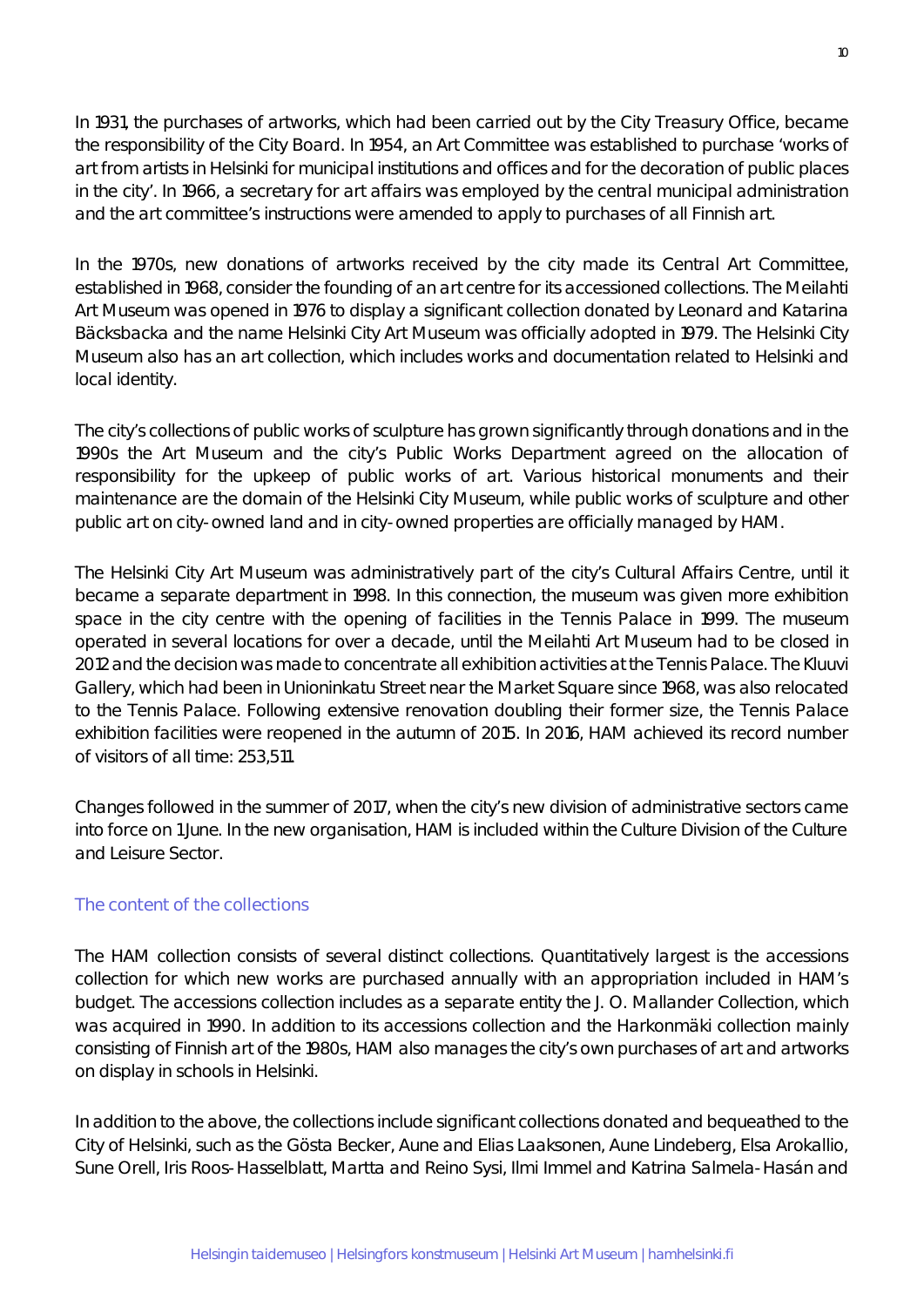David Hasán collections. The city has also received smaller donations for its art collection from Alice Kaira, Christian Sibelius and Anitra Lucander.

The most important bequeathed collection is the Leonard and Katarina Bäcksbacka Collection of 448 works, mainly consisting of Finnish art of the 20th century. Received in 1976, the bequest forms the basis and core of the HAM collection. Many of its works are considered gems of Finnish art by leading names of national art history such as Tyko Sallinen, Marcus Collin, Alfred William Finch, Jalmari Ruokokoski and Ellen Thesleff. Works have been added later to the collection, which also contains French art. Some of the works are permanently on display in HAM's exhibition facilities.

In mid-1990s, the Government Guarantee Fund deposited the former Suomen säästöpankit bank group's art collection into the keeping of various regional art museums. The works transferred to the Uusimaa region were placed in HAM; rights of use were given to the museum and the works became part of the museum's collection. HAM, in turn, has deposited to Design Museum Helsinki a collection of art glass by Timo Sarpaneva in addition to depositing individual works of art in various locations.

A new addition to the HAM collections is the Otto W. Furuhjelm collection, the oldest part of the city's art collection. Originally bequeathed to the City of Helsinki in 1883, this collection of 58 items mostly contained old Italian and Netherlandish art and landscapes and hunting-theme paintings by Russian artists from the 17th to the 19th centuries, which Lieutenant-General Furuhjelm had mainly acquired on the art market in St Petersburg.

The HAM collection also contains approximately 270 public sculptures and works of environmental art in parks, streets and squares in Helsinki. The public sculpture collection is unique and nationally significant. Works such as *Havis Amanda*, the *Sibelius Monument* and the well-known presidential monuments are national treasures.

HAM's collection of public art includes permanent works of art in city-owned buildings and on city land that have been acquired with appropriations for public art or through the above-mentioned percentage scheme. Not all public works of art in Helsinki, however, are included in the HAM collection. There are also works owned by businesses, government institutions and private parties in public places such as the courtyards of buildings.

#### Accessions to the collection

The HAM collection has no restrictions on chronology, content or locality. The continuing criterion for acquiring works is high artistic standard. Accessioning is carried out in a goal-oriented and active manner, mainly concerning the most current works in Finnish contemporary art. In some cases, there are also additions of older art. The museum has consistently devoted funds and efforts to current art of a new creative nature for many years. Additions to international art in the museum's collections have mainly been purchases from temporary exhibitions at HAM. Accessions of older art can also be obtained from auctions.

HAM takes an active role in accessioning and it is an important actor in the field of the arts in Finland. At present, the museum purchases artworks with three different appropriations. The *appropriation for new accessions* is for buying works for the accessions collection either to be displayed in the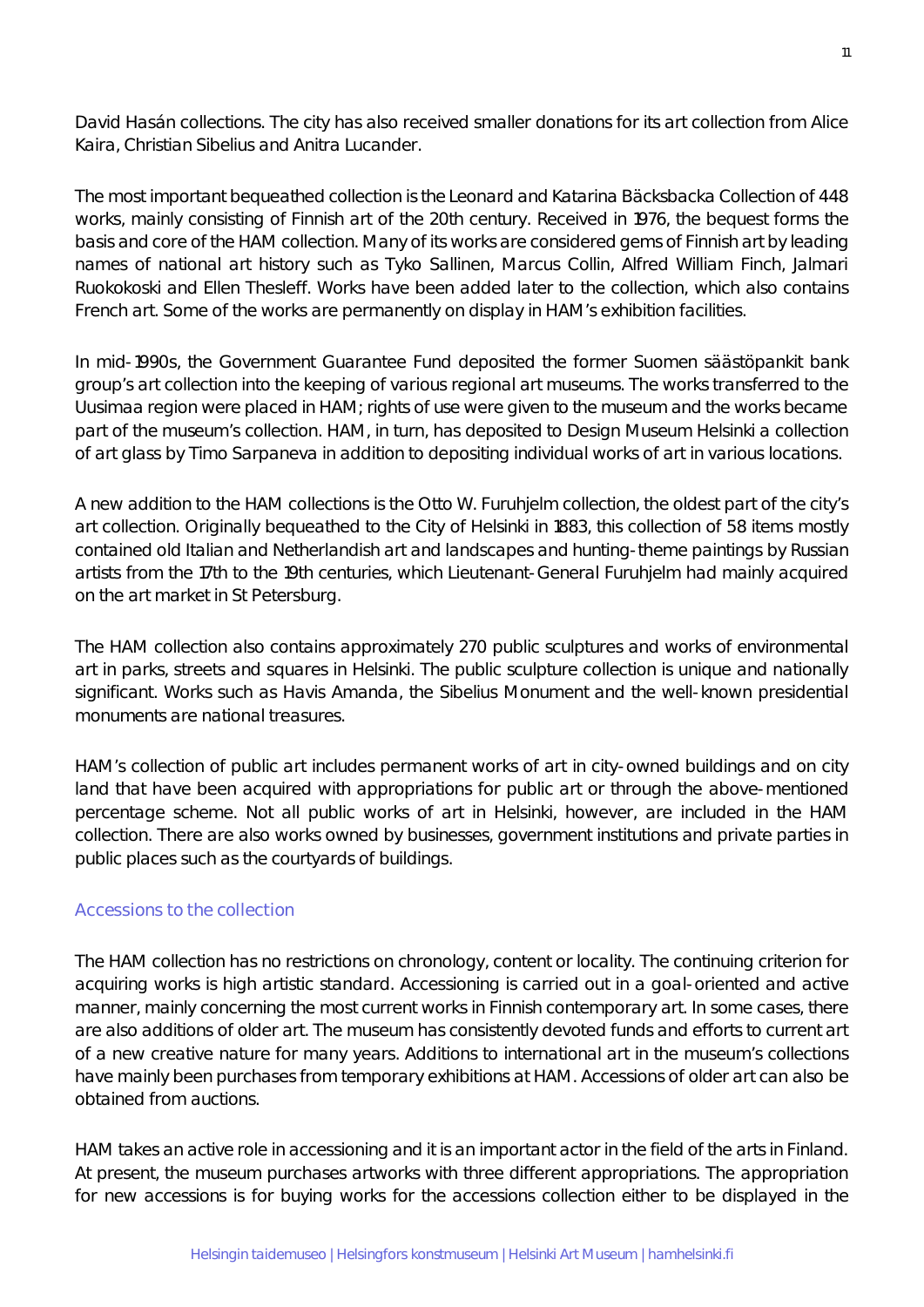museum's exhibitions or to be placed in different locations owned by the city. The *appropriation for located art* can be used for temporary works and art projects for a set term and event-related public art projects with concepts and ideas developed by international artists. The *appropriation for public artworks* is for acquiring works that will be placed permanently in public areas and buildings owned by the City of Helsinki. While the *appropriation for public artworks* is mostly for outdoor works of art in city-owned public areas, artworks can also be produced for interior locations.

If the museum decides to acquire a work of art for its collections initially being created for an exhibition, the funds for purchasing the piece can also be assigned to the production costs of works in connection with exhibitions. The museum can also obtain for its collections the concept of an art project or artwork containing instructions for installing it or repeating its performance. These accessions are carried out with the same criteria as other acquisitions of works. Artworks can also be made on commission, whereby a work prepared on this basis for an exhibition will remain the property of HAM.

The HAM Gallery in the Tennis Palace displays the most interesting and current phenomena in art. Visitors to the art museum have the opportunity to see work by previously unknown young artists aiming at new and surprising perspectives on aesthetic and content-related issues in visual art. Exhibitions in the Gallery are sought via an open application process. HAM is responsible for choosing the exhibitions but does not curate them, only the programme of exhibitions. The museum also has the possibility to purchase works for its collection from exhibitions in the HAM Gallery.

Public artworks are realised in close cooperation with the City Environment Sector and the future users of the work. Initiatives concerning the locations of works made with funds for public art often come from the City Environment Sector. In most cases, the works have been planned for their locations, but HAM can by exception also acquire a previously completed piece to be placed in a suitable location in a city-owned building or on city-owned land. Occasionally, the choice of works is based on an artwork competition. HAM commissions the work from the selected artists, supervises the process from the sketch or draft stage to the completed piece and takes responsibility for maintaining the work together with the services of the City Environment Sector.

Along with HAM's own appropriations, accessions are made to the city's collection of public artworks with funds from the percentage scheme. Since 1991, the City of Helsinki has followed the principle of reserving approximately one per cent of funds for public construction or renovation projects for acquiring art for the building or location concerned. Appropriations for percentage-principle artworks account for a considerable proportion of municipal art accessioning at the annual level. While the appropriations are not included in the budget of HAM, the art museum has an expert role in the selection of artists and the practical realisation of the works, along with coordinating cooperation between the various parties involved. The completed works are mostly added to the HAM collection.

Decisions on the projects where the percentage principle is followed are made in consultation with HAM, the City Executive Office (Economic and Planning Centre) and the services of the Urban Environment Division (the Helsinki City Real Estate Department's Premises Centre and the Helsinki City Public Works Department). Starting points for percentage-principle projects are the features of a public building or area, its users and its function, such as the specific focuses of a school's curriculum. There is collaboration between the designers and planners of the building or area and its future users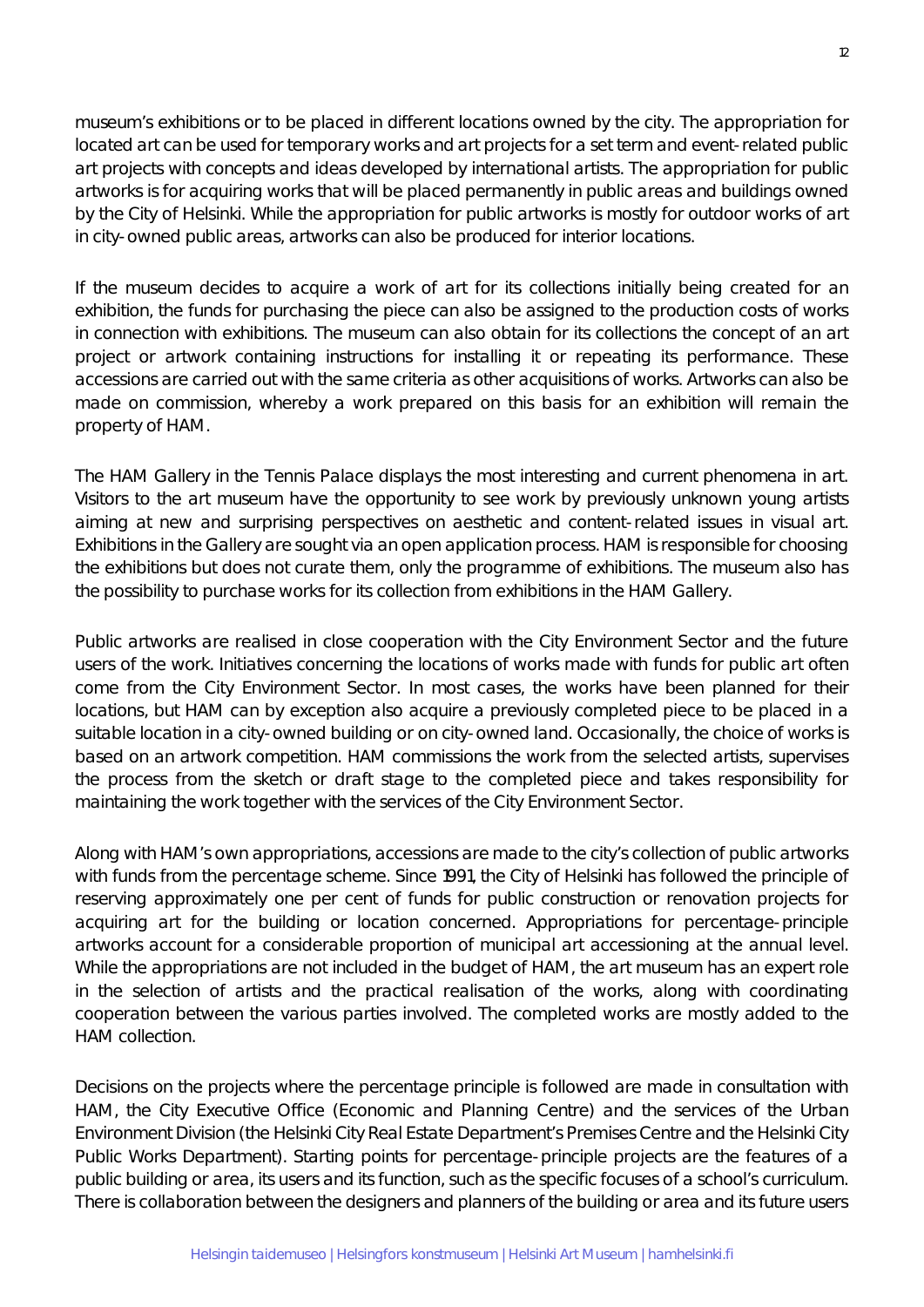already in the draft stage. The views of users, the commissioning party and the designer or planner are considered in these projects.

The percentage principle is applied according to the ruling of the City Board to construction and projects for significant public buildings open to users and the public, and in locally or culturally important parks and street projects in urban space that attract people. It is also applied in so-called project areas, i.e. areas in an active stage of assigning municipal sites and their development, and in significant building projects of the city's subsidiaries and partnerships in which decisions on acquiring artworks have been made in the project planning stage.

The City of Helsinki is currently engaged in building and development to a historically significant degree, which means that HAM's involvement in the processes of creating and realising public works of art will increase. Because of increased appropriations especially due to the development of new housing areas, several artworks can be realised in some project areas both inside buildings and outdoors. The most important current projects are in the Kalasatama, Keski-Pasila, Kruunuvuorenranta and Jätkäsaari areas of Helsinki

In addition to its own accessions and works based on the percentage principle, there are also additions to the art collection of the City of Helsinki through donations and depositions from private individuals and organisations. Some of these are of particular art-historical importance. HAM handles each such case independently following the same criteria as with its own accessions. In keeping with the same principles, HAM decides on how to proceed with artworks produced in various ways for urban space that are offered for its collections.

In donation and deposition projects, the art museum is the expert body, the party issuing official statements, and the party receiving the work if the project is realised. The City Board defines the upper limit of donations for the management and decision-making bodies of the art museum and approves donations exceeding the limit. When receiving donations of other than public artworks, the deed of donation will not include strict terms on the display of works. Individual donations are added to the accessions collection. Donated outdoor works of sculpture and public artworks are included in the public sculpture collection. In deposition situations, the party making the deposition remains the owner of the work.

HAM defines of its own accord which works of art are accessioned for the museum's collections and balance sheet. In addition to donations, percentage-principle works with funding included in building costs are entered into the balance sheet at zero value, because the art museum is not responsible as a commissioning party in the projects concerned.

#### Deaccessioning

The ethics of preserving objects are central to museum work. It is, however, occasionally necessary to deaccession, i.e. remove, works from museum collections owing, for example, to their poor condition, changes in the built environment or other reasons. Sometimes, the life-span of an object merely comes to an end. Deaccessioning means the permanent removal of an object, in the case of HAM a work of art, from a museum collection, as well as the concrete measures of removal and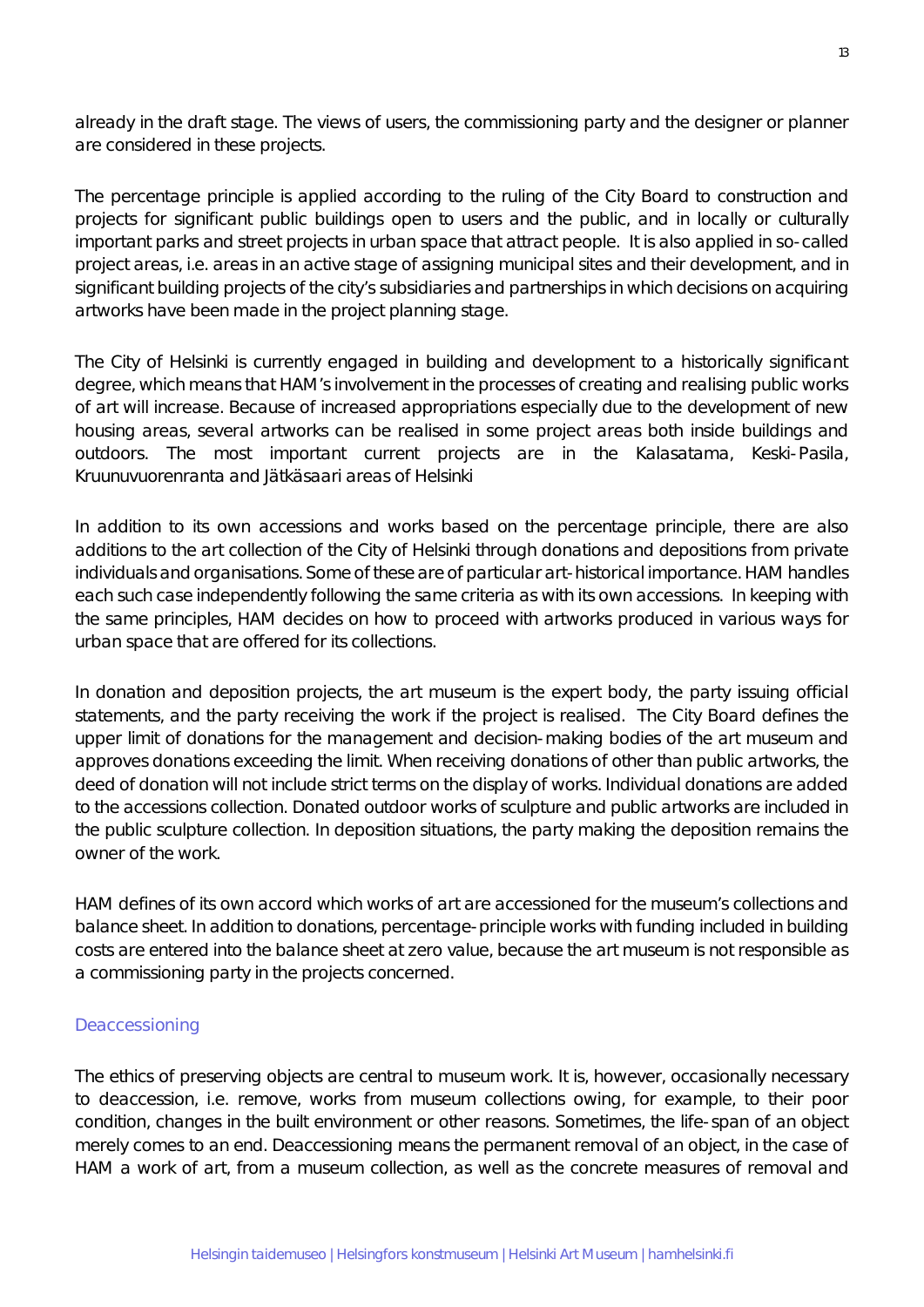change in the status of the piece. The main principle of deaccessioning is there must be due reasons for it.

In individual cases it may be necessary to consider the deaccessioning of a work of art from the collection. In most situations, an assessment to deaccession is due to the poor condition of the piece. For example, problems arising from indoor conditions in the locations where works are placed may cause damage to them. A work of art may also be dangerous in terms of its structures or materials. It may also be damaged and destroyed for reasons of material technology or ambient conditions – or because of vandalism.

The location or setting of public artworks and fixed works of art bound to a specific place may change so much that the work needs to be removed. The present urban fabric is evolving at a fast pace and changes to property and urban space require measures concerning works of art in them. Attempts are made to find new locations for works, but they are often so site-specific that relocation is not possible. Works may also be attached to structures, and when the latter change the artwork will no longer have its original form. Public artworks are also vulnerable to theft and vandalism and they can be moved without the art museum's permission. Occasionally, the costs of upkeep of a public work of art, e.g. energy costs, may become unreasonable. If they cannot be reduced through sensible alterations, the deaccessioning of the piece may be considered.

New technologies and materials in artworks may lead to unexpected changes significantly altering the original condition of the piece. It is sometimes enough to replace part of a work with a new one, but deaccessioning may occasionally be necessary.

Contemporary art includes works that will not survive for decades or centuries. A piece may consist, for example of sound, the moving image, perishable art, performance, installation or internet art. It may also be a formula or a concept. If works like these are accessioned, a life-span is agreed for them. If necessary, there can also be an agreement on what will happen to it after its life-span, i.e. how it will be deaccessioned from the museum collection. Anticipating these matters also applies to donated works, whose life-space can, if necessary, be agreed upon already in the terms of donation.

The changing formats and display technologies of media art also pose considerable challenges from the perspective of traditional preservation of materials in museums. In media art, for example, it is possible that the format of recording the piece becomes outmoded. Further problems for museums are caused, for example, by issues of display technologies, such as the degree to which the technology is considered part of the work itself and how it is to be maintained. Agreements on acquiring works of media art define various further conditions for the keeping and renewed display of the work concerned, such as clarification of how the technical format can be altered to ensure preservation.

Deaccessioning can also be regarded as a means for developing collections. The HAM collection consists of works acquired in various ways by the City of Helsinki since the late 19th century and they may include catalogued items of poor-quality art. Therefore, it should be possible to reassess parts of collections and individual works. Assessment is always expert work in which agreed-upon criteria must be applied.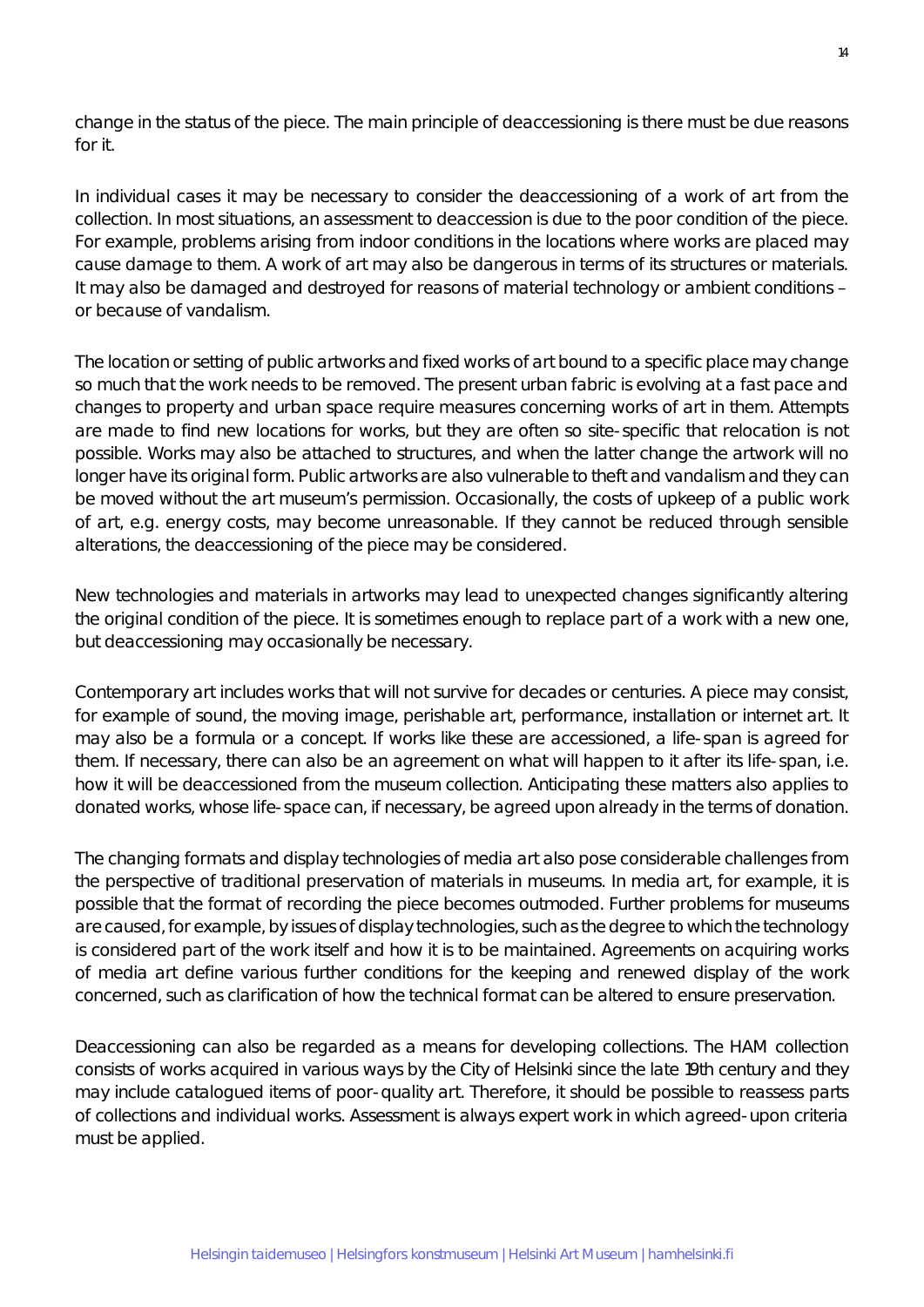The unique nature of works of art markedly defines deaccessioning decisions in art collections. These decisions are not to be made lightly and they must bear in mind the role of the art museum and its responsibility to maintain art resources also for future generations. Other matters that must be particularly taken into account concern the role of the artist and copyright issues, such as the artist's right to access his or her own works.

No deaccessioning is carried out without due assessment. The final deaccessioning assessment and proposal are always made by a group of art-museum professionals based on discussions and following jointly defined assessment criteria and the ICOM code of ethics for museums. Assessment can also lead to halting the deaccessioning process.

The expertise of different parties is applied in the deaccessioning process and, where necessary, statements from experts are used. It is also of primary importance to take the artist or his or her heirs into account. Where possible, the museum must also be in contact with the artist or the holders of copyrights to the work.

Deaccessioning through public decision-making keeps the process transparent. The art museum defines the need and extent of information on deaccessioning individually, case by case, and ensures that information on the process is provided openly to all necessary parties.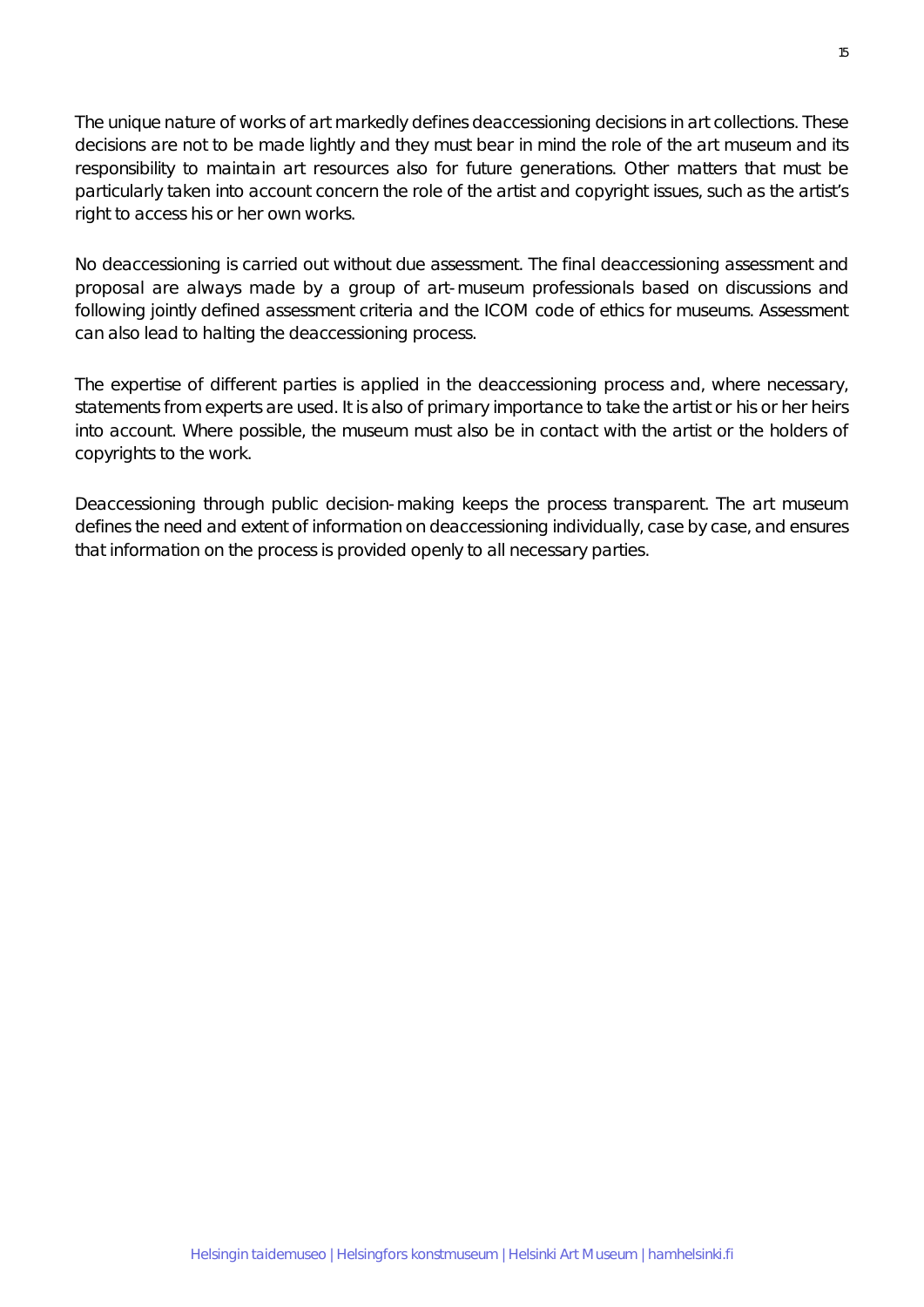### HAM – An art museum the size of Helsinki, the entire city

HAM is an art museum the size of the entire city. The art collection of the residents of Helsinki spans throughout the city, adding joy to the everyday lives of local residents and tourists alike. Some 3,300 works of art from the HAM collection are in public spaces in different parts of the city. The most visible part of the collection consists of works of sculpture in streets, squares and parks in Helsinki. In addition to them, artworks are also located in public facilities of various kinds, such as schools, health centres and libraries around Helsinki. Through the placement of artworks, HAM's clientele includes the employees, customers and other users of the city's service facilities. The art collection of Helsinki's residents can also be seen in collection exhibitions and on the web. At the locations of the works, HAM provides more information on public art, with signs on the pieces among other means.

By bringing public artworks into the city and maintaining them, HAM is creating a public space of greater comfort and making visual art accessible to all residents of Helsinki. One of the main aims is to give art visibility in the everyday lives of people and to be located on an equal basis in all parts of the city. The clientele of public art activities are thus the residents of Helsinki, tourists and visitors to the city.

Because public art has gained more importance in Helsinki in recent years, HAM is focused on developing projects related to it. It places important contemporary art on show in public spaces, thus underlining the special features of the city and its different areas, improving the comfort and wellbeing of residents and creating visual landmarks. Public art also increases the interest of residents in their own dwelling environment and reinforces their commitment to it.

Core themes in international discussion in the field are event-relevance, participation and applications of new technologies in public art. Set periods of duration are also a characteristic of contemporary art. Increasing ecological awareness and environmental issues have added new aspects to debate on the nature and character of public art.

HAM offers opportunities for solutions of new kinds and enriches the townscape with a wide range of public art. The considered starting points for public art are not only its physical and geographical features but also its sociological, cultural and economic contexts. Instead of creating monuments, site-specificity, the participation of the community and cooperation are now central factors in producing works. The question of what art communicates and to whom, or the relationship between the public and the contents of the artwork are gaining more emphasis than previously. Listening to the thoughts of local residents is an important part of discussion on public art.

HAM brings public art mainly into areas where it does not exist or is rare. The museum's regional work in 2016 –2018 focuses on the Jakomäki housing area in Helsinki in a project with the Finnish title *Taidetta sataa Jakomäkeen* (Art Raining on Jakomäki). The aim of this pilot project is to involve local residents and to bring high-quality works of art to Jakomäki. The project also seeks to promote a local sense of community, reinforce a positive image of the area and to help create a city enjoyed by its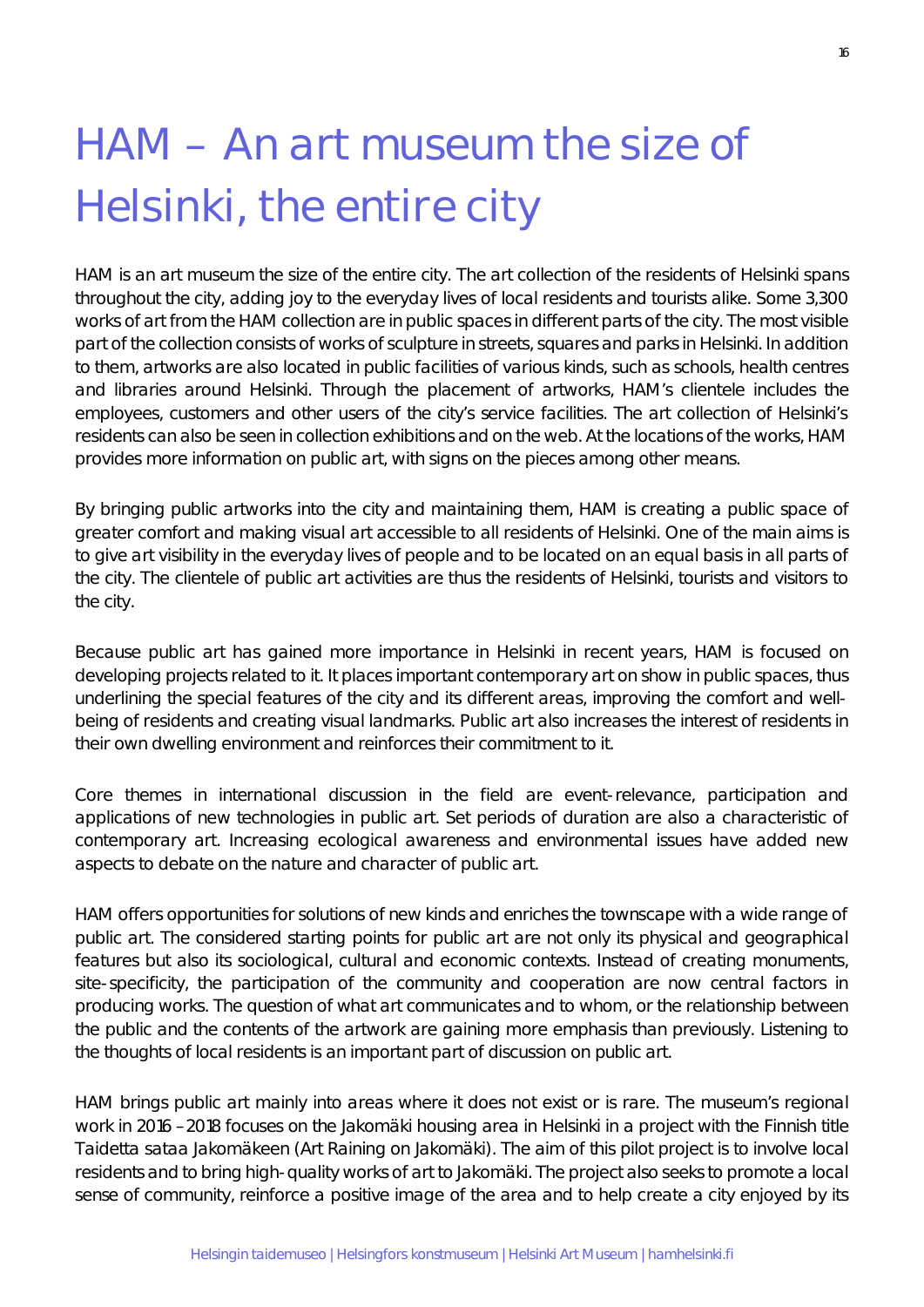residents. The project began by getting to know Jakomäki and its inhabitants by staging local art workshops and camps and arranging visits to HAM for residents of Jakomäki. While taking art activities into the area, the museum charted possible participants for its coming artist-led community urban art projects. In the future, works from the HAM collection will be taken to public spaces and events in Jakomäki, and new public works of art will be created for their area.

One of the aims of the pilot project is to develop HAM's relationship with its audience, to foster collaboration between various actors in the City of Helsinki and to develop new models of public art and participatory local work for the museum. The project is used for gaining experiences and developing models of activity to be applied in different parts of the city.

#### Public art

HAM is a leading producer of new artworks, an actor in the field of public art and a consulted expert on works realised with the percentage principle in Helsinki. Owing to its continuously accessioned and high-standard collection of public artworks, HAM has a special role among art museums in Finland.

Because public artworks contribute to creating the built environment and since they are mostly meant to be permanent, HAM carries out for these projects a careful study not only of the artists, techniques and materials concerned but also of the history and special features of the intended location, along with consulting actors in the area concerned.

A precondition for developing new forms of art production is to follow public art also at the international level. Through its extensive networks, HAM produces significant public art projects in Helsinki of an international standard, where possible in association with its other exhibitions. In recent years, the appeal of Helsinki as an international city of the visual arts has been increased by, among other projects, Tatsu Nishi's *Hotel Manta of Helsinki* from 2014 and Japanese artist Yayoi Kusama's works *The Ascension of Polka Dots on the Trees* and *Narcissus Garden* on show in the summer of 2016 in Esplanade Park and the Helsinki City Winter Gardens. In the future, contacts between public art and HAM's exhibition activities will become even closer than before.

In the near future, HAM will produce more public art projects of various kinds that will be of event type, temporary or for a set term and with a life-span defined for them. At the end of the life-span, the work will no longer be maintained, and it can also be removed following thorough documentation. The practice of using appropriations for public art for repairs to works will also be deepened. In public art, in particular, the concept of life-span means the freedom to produce diverse and experimental projects of new kinds.

Public art projects are realised in close cooperation with actors of municipal administration, especially the Helsinki's City Environment Sector and Culture and Leisure Sector. New forms of action are being developed and there will be closer cooperation with other administrative bodies, permitting the realisation of more comprehensive and culturally more extensive projects in the city.

As a municipal actor, HAM has the duty to produce visual arts services on an equal basis in different parts of the city. Public artworks are in fact being produced increasingly in areas which until now have had little or no art of this kind. This helps increase the equality of different areas of the city and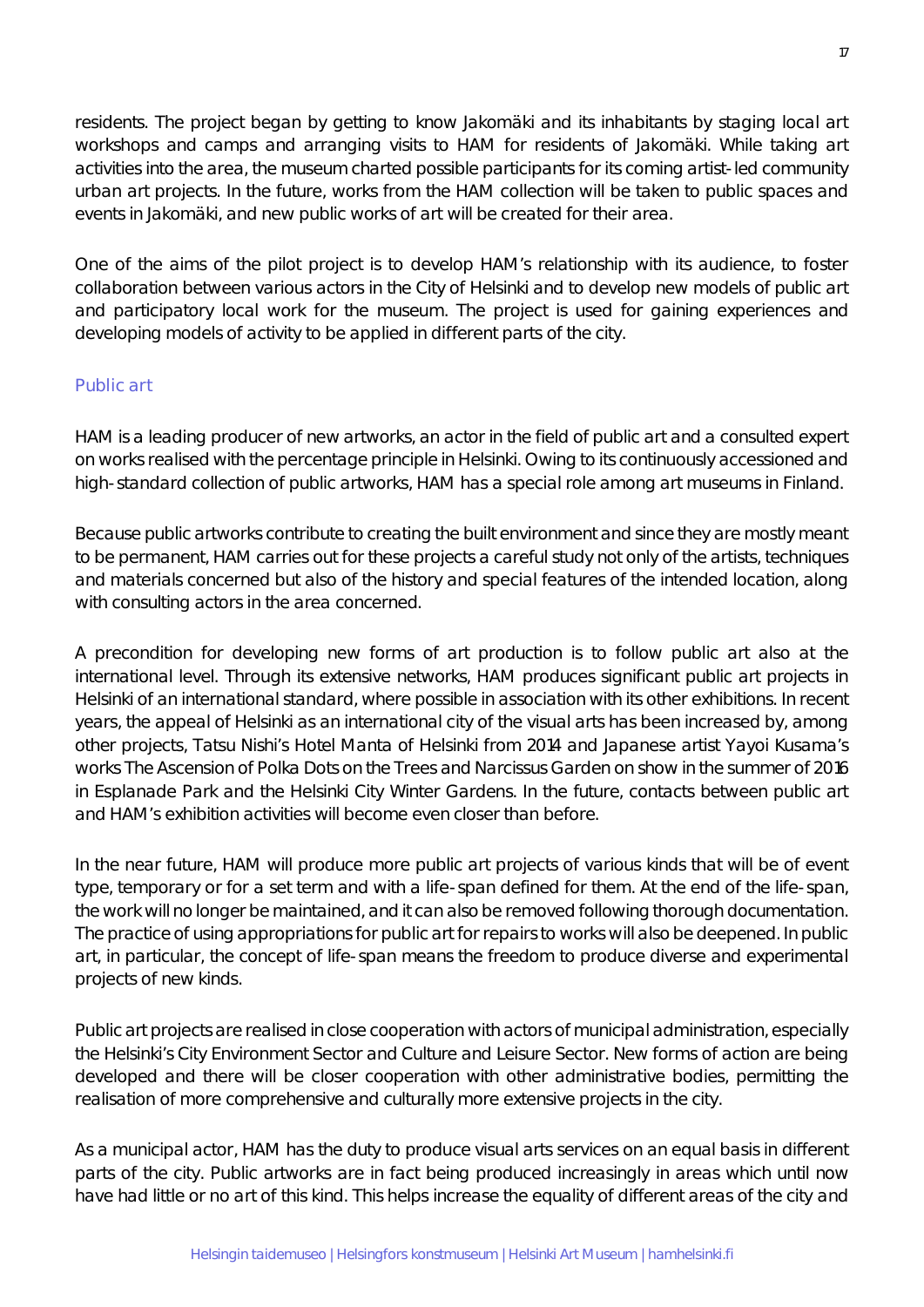to reach out to communities in a more wide-ranging way than previously. There is also active work with the public in these areas and the involvement of local residents.

Not all works of art made for public space belong to the HAM collection. Many private actors, companies and the Finnish state also produce art for urban space. In addition, the city supports the placement of various temporary works of public art in urban space. HAM takes a positive view of these projects and it has no need to supervise these activities.

#### Street art

Street art is a relatively new phenomenon in the work of Finnish museums and cultural institutions and has begun to appear in the programmes of art museums only in the past few years. It has evolved from illicit vandalism to an accepted form of public art. At present, it is a popular urban form of visual art, which can include, for example, performances, installations, graffiti, stickers, posters, stencilled work and mural paintings in street space. A social and political message is often important along with the visual and aesthetic aspect. Street art came to Finland in the 1980s in the form of graffiti, but it was not until the 2000s in Helsinki that influences began to be adopted more broadly from international street art, its makers and its various manifestations.

Street art consists of spontaneous site-specific art acts in public space: paintings, interventions and events. It does not conform to strict definitions, because its forms and means change and it is marked by topicality also at the level of content. Street art is associated with freedom, which mostly means art made outside institutions.

As a leading actor in its field, HAM promotes the production of a wide range of public art in Helsinki. By supporting the various forms of street art, HAM is improving the comfort and well-being of local people and enlivening the cityscape. In 2015, HAM produced its first work of street art, *Bubo* by Jussi TwoSeven in Itä-Pasila, with its funds for public artworks.

In connection with street art, HAM collaborates with various partners and outside experts. It is involved in a working group founded by the city and led by the Youth Division of the municipal administration, which draws up ground rules for street-art projects, their realisation and smooth communication between various official bodies. The realisation of permitted street art will be made easier. The working group addressing ground rules records the principles for including the people of Helsinki in the planning of street art.

HAM also presents to the public the history, terminology and various manifestations of street art. In 2015, the museum received a donation of archive material on this genre, and an exhibition of street art is included in the programme of 2018 for HAM's Tennis Palace venue. Owing to its solid international networks, HAM is also able to display the work of leading international street artists in its exhibitions.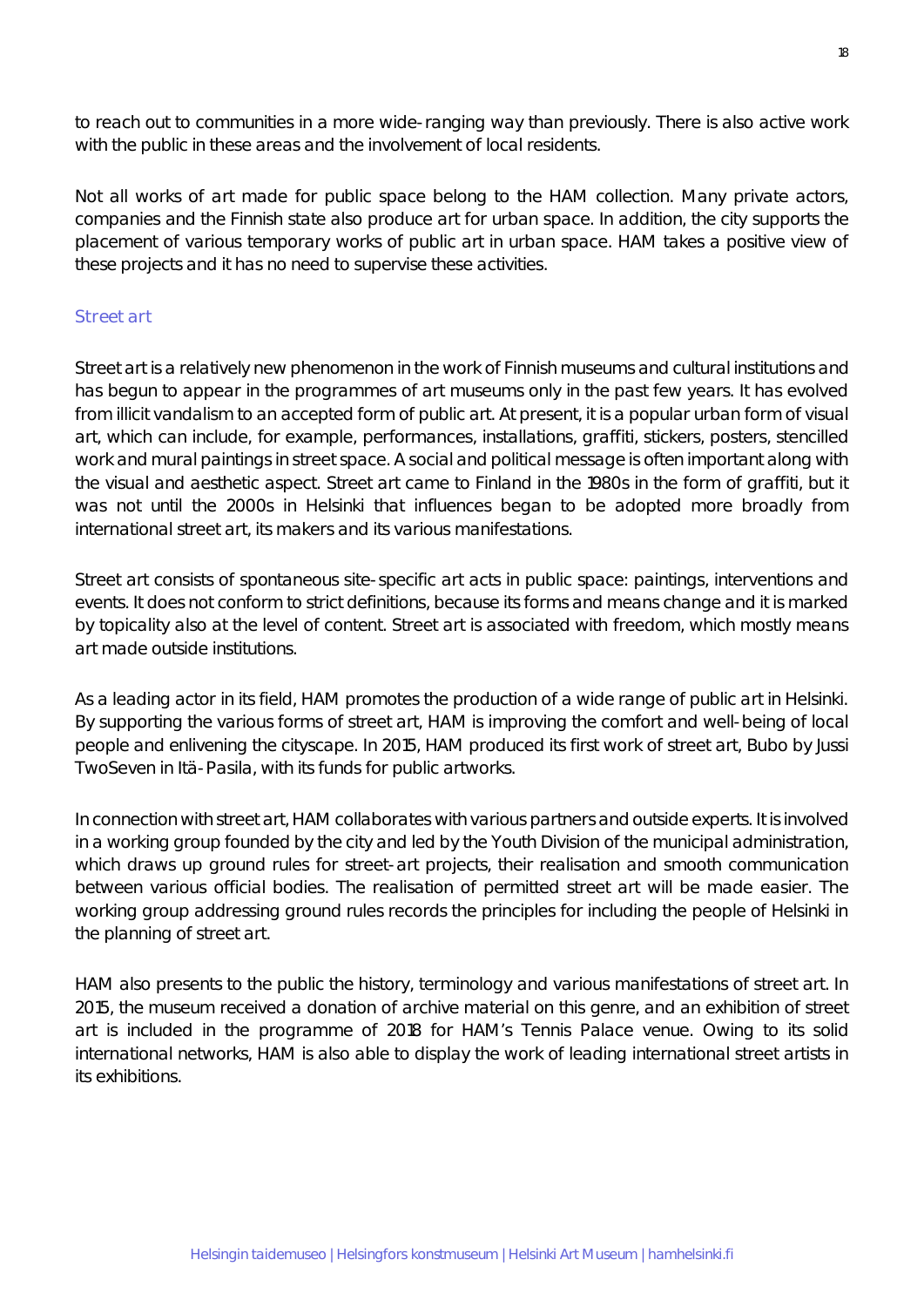#### Art placed in the city

HAM places works from its collection in hospitals, service centres, schools, libraries and other municipal facilities in different parts of Helsinki. The primary locations are public spaces, or ones with an otherwise high degree of public exposure. The works are mostly placed in the administrative and public spaces of city offices and services. Important locations are new buildings and renovated spaces or facilities which have not had artworks previously. In these cases, the location can be planned as a single entity.

Art is placed on a project basis in areas having previous works of art. HAM aims at an equal and even-handed approach in its selection of locations for works, also among the various sectors of municipal administration. The sites are re-planned as entities on a project basis.

The placement of artworks increases the visibility of HAM beyond its exhibition venues, making the works and visual art in general more accessible. It also makes works of the collection known to people who do not visit museums or encounter art in other ways in their daily lives. HAM provides signage and additional information on placed works of art in their locations. In the future, HAM will increase the participation of urban dwellers and users of art not only in other public art projects but also in the placement of art, for example by including them in the selection of works.

Discussions about art are an integral part of placement. The process begins with a discussion about the needs and wishes of the client, after which HAM's collections experts visit the site to plan the possible mounting of works, to present the collection and to discuss alternative choices for the locations. The characteristics of the site are always considered in the selection and placement of the artworks.

An immediate contact between art and its various audiences is created at the placement sites. The size of the audience depends on the degree of public exposure of the location. Works placed, for example, in libraries and health centres that are open to the public will have larger audiences than a piece placed in the office of an individual municipal employee. On the other hand, a work of art in an office with many visitors can attract wide attention. Art can arouse discussion and it can serve as a catalyst for discussion and debate in its placement locations. It also has an important role in improving well-being in the working environment, when art selected by the client is present in the daily life of working environments.

#### Collections on the web

HAM makes its collections known and accessible to the residents of Helsinki in various ways. In addition to the collection exhibitions, public artworks and art in municipal facilities, the art collection of Helsinki's residents can also be seen on the internet. Employing social media, websites and a search engine for works of sculpture, HAM reaches out to large numbers of people interested in art. The museum displays its collections, history, recent accessions and activities on its website. HAM's goal is to make its collections more accessible and more widely known on the internet.

All the city's public works of sculpture can be seen by the public on the HAM website, with a sculpture databank containing information on a total of 450 sculptures in Helsinki. Along with basic facts, this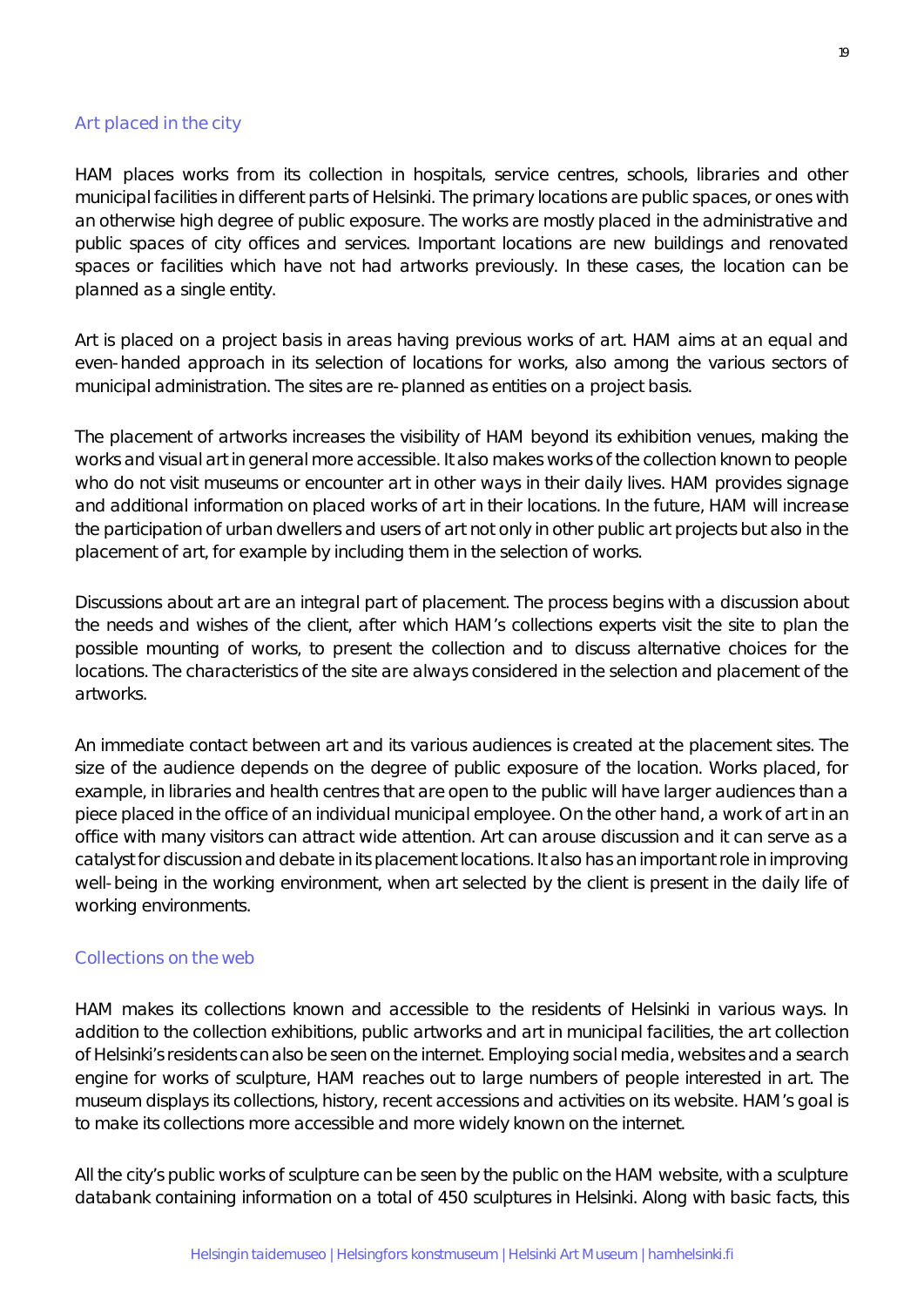databank also contains background information on works and shows their locations on a map of Helsinki. The map has been prepared in association with the Helsinki Metropolitan Area Service Map. The locations of public artworks are also available in open data format.

The digitisation and accessibility of collections are important issues of contemporary museum work. Making collections available to the public through open data is a nationwide goal throughout the museums sector in Finland. In the future, HAM will devote more efforts and resources to open data and will make more and more works of the city's art collection accessible to everyone.

The biggest challenges in opening the art collections to open data format are in copyright legislation and compensation. According to Finnish law, the period of copyright protection continues for 70 years after the artist's or author's death. Most of the works in the HAM collection are within the period of copyright and thus require permission for publishing related images. This challenge is shared by all art museums in Finland and a joint solution to it is being sought. It is important for art museums to find a shared solution to copyright issues to permit opening the collections to a larger extent to the public and to display artworks with images on the web.

Because regulations on artworks in public places are less strict, HAM gives its collection of public art prominent exposure on the internet. The HAM website includes, for example, public art tours, leading Helsinki residents and tourists to outdoor artworks in a new way. Translated into several languages, the tour routes are designed for use with mobile devices and they can be used for viewing the public sculptures of Helsinki, even while running if so desired. At present, HAM has five different public artwork tours in different parts of the city.

HAM also collects the personal memories, experiences and stories of residents of Helsinki about their relationship with art in public space. Public sculptures are in the main locations of the various districts of the city, the places where the people of Helsinki spend their everyday lives and festive occasions. At special events and on its website, HAM collects memories of statues and sculptures to give a voice to the many different reminiscences about sculpture in the city.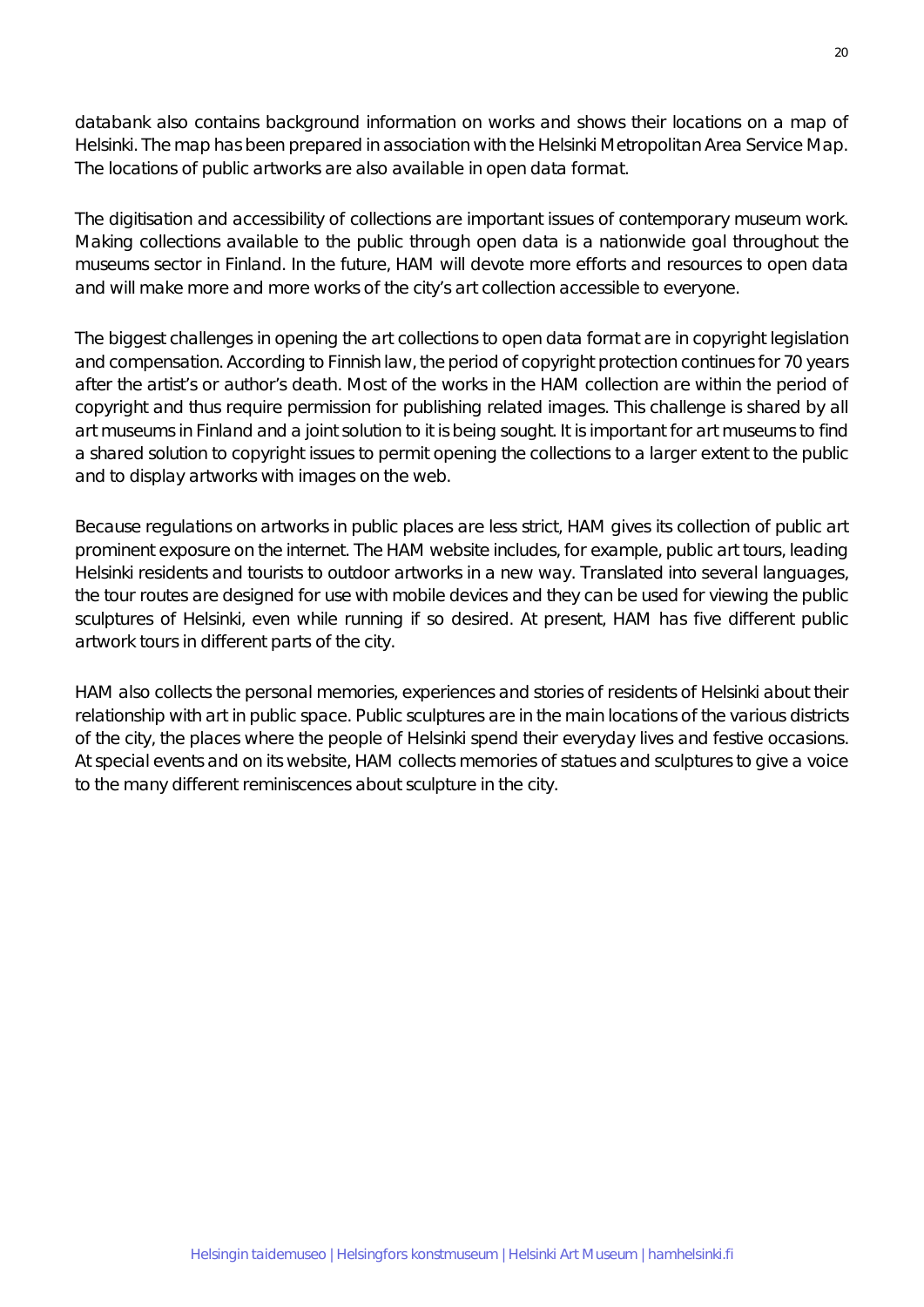### HAM's collections organisation and resources

Work concerning collections requires a wide range of skills and professionalism and cooperation with different professions, municipal actors and various associates.

HAM has two units responsible for collections-related work. One is responsible for the museum's art collections, while the other unit specializes on public art. This work is carried out, under the supervision of their respective Heads of department, by all the museum's curators, assistants and curators of education, some on a full-time basis and some alongside other tasks. In addition, there are two working groups in the collections unit, one for *coordination and the technical execution of projects* and the other for *art conservation and the security of artworks*. The museum's technical staff attends to the conservation, moving, mounting, transport and storage and photography of the works in the collections, as well as loaning them to other exhibition organisers and the everyday work of the museum's photo archive.

Work on the collections is carried out not only at the Tennis Palace, but also in HAM's and the Helsinki City Museum's new joint collections centre. After renovation the centre was taken into use in 2016, and has storage space for artworks, facilities for the conservation, photography and framing of works, a workshop and office space. All the facilities of the collections centre are jointly used, and processes of logistics and upkeep are being developed in close cooperation with the Helsinki City Museum.

The new facilities have considerably improved the efficiency of all processes related to the collections. It has become much easier to study the content of the collections, thus opening up new opportunities for the placement of collections and their display in exhibitions and on the internet. The collections centre has contributed to considerably more efficient documentation and research of artworks.

Conditions in accordance with international museum standards are maintained in all the storage facilities and technical workspaces of the art museum. The premises also have appropriate security and storage systems. The collections centre that has now been taken into use has improved the quality of maintaining works of art. The new storage system and other new solutions of the packaging and storage of artworks developed in connection with the move to the new centre ensure the highstandard storage of artworks.

#### The work of experts involving collections

HAM is the expert body on visual art in the city of Helsinki. The museum staff carries out a wide range of expert work involving art collections. All tasks concerning the accessioning and maintenance of collections, such as those involving collections exhibitions, new public art projects, the percentage scheme, upkeep of public artworks, loans of works, placements, new accessions, collections management, art education, commodification, commercial uses and research, are recorded in writing as processes to be assessed and updated on a regular basis.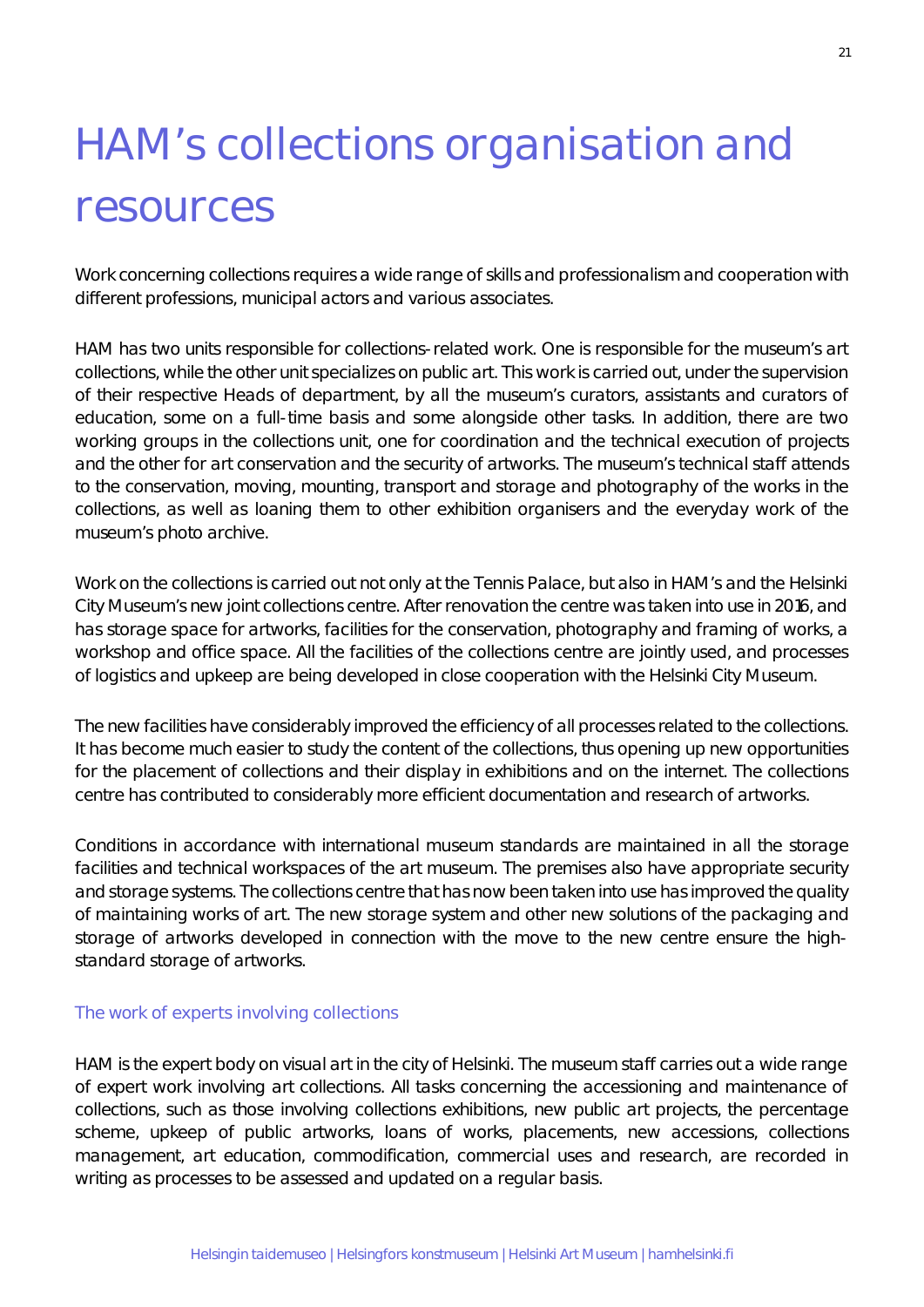Decisions on the acquisition of works are always made by the Director of HAM within set parameters.

New accessions are prepared by an accessioning group appointed and headed by the museum director. Its members prepare the acquisition of artworks and make accessioning proposals to the museum director in accordance with the accessioning principles recorded in the museum's collections policy.

Consisting of members of the art museum staff, the public art group prepares acquisitions of new public works of art and coordinates the collaboration of different parties. The group deals with matters concerning the upkeep, maintenance and display of artworks, work involving the public and the client perspective. The public art group also prepares proposals to the Museum Director for acquisitions of art according to the percentage principle. In these cases, the art museum is an expert body making proposals regarding the selection of artists. The Museum Director decides on the artist to be proposed, the ordering of a draft version of the work, the commissioning of the piece and the accessioning it into the collection upon its completion.

HAM makes continuous up-dates to the information on its collections. Research is integral to exhibitions based work related to collections. With now even better accessibility, the enlarged exhibition space at the Tennis Palace and the new, up-to-date storage facilities in the collections centre make it possible to review the art collections of the city of Helsinki in its entirety.

Members of the museum staff dealing with matters of content each have their own area of responsibility in the collections and serve as experts. In addition to them, collections-related work at HAM is carried out by a large number of professionals in various capacities in connection with, among other things, projects involving work with the public and art education, guided tours of public artworks and related routes, signage, the museum pedagogy of collection exhibitions, marketing and communications. Work concerning the public are also consolidated in collections activities and in public art.

HAM also collaborates in the research and evaluation of collections with art historians and other experts from outside the museum organisation. Collaboration in research with universities and outside experts will be increased in the future.

High-standard work involving the art collections will also be required thorough expertise and the sharing of knowledge also in the future. In recent years, HAM has commissioned researched evaluations of parts of its collections. Work will continue to create a research network and collaboration will increase with professionals in the field, universities and institutes of higher education and professional training. The collection of Lieutenant-General Otto W. Furuhjelm transferred from the Helsinki City Museum to HAM, among others, is the subject of research projects. Part of the research concerning collections has a legitimate connection with exhibitions compiled from or related to them.

Information on the works in the collections is checked and updated on a continuous basis. All the members of the HAM staff involved with content matters also attend to recording information in the collection management system. The curator responsible for an exhibition or the head of an exhibition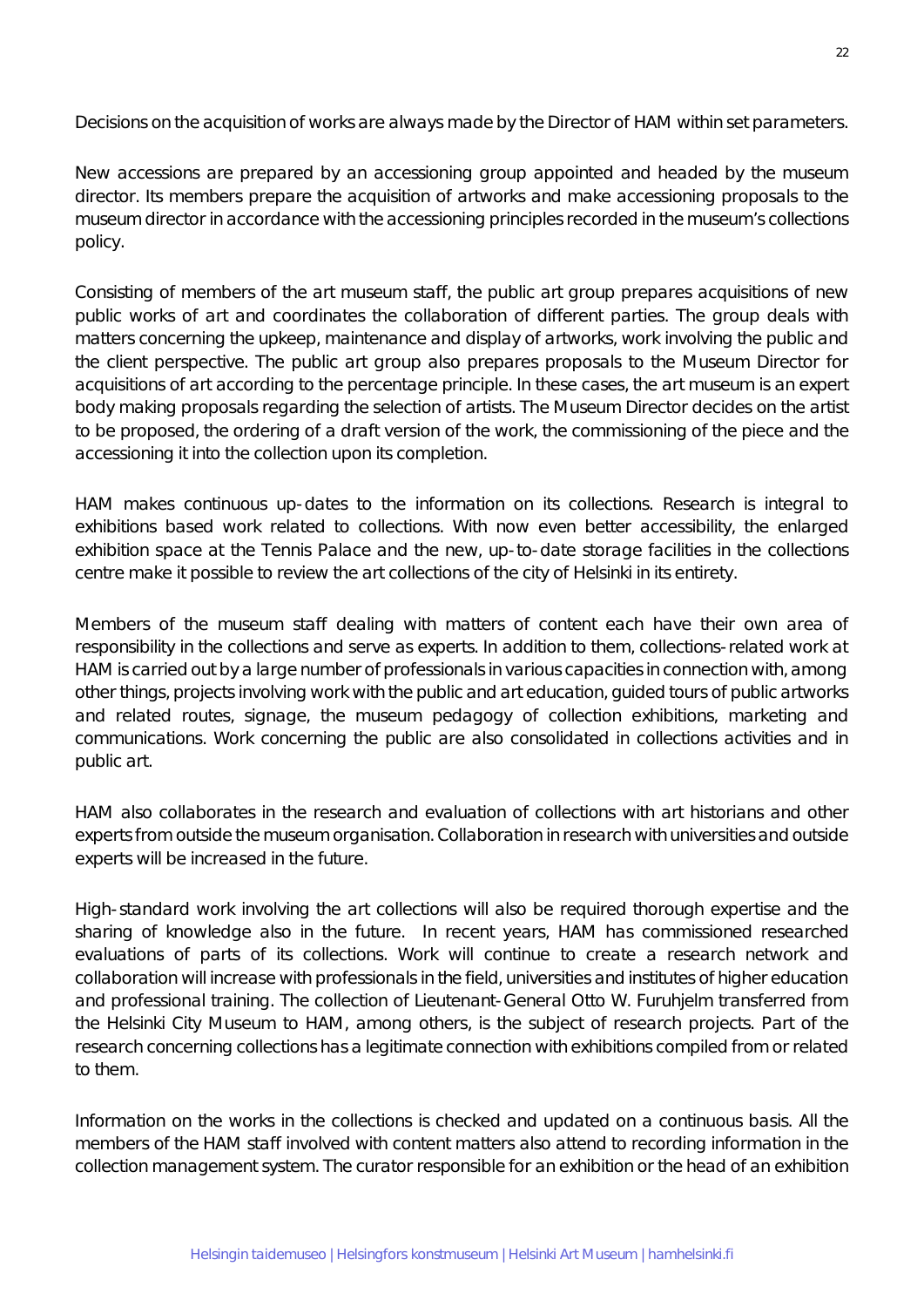project enters into the management system information acquired about works in connection with the exhibition.

Works of art are continuously being moved between city offices, the art museum storage premises and the conservation facilities. In addition to new placement sites, HAM also attends to the removal of placed works, interim storage and relocation. The challenges of placement are open-plan offices and architectural designs with limited wall space.

Loans of works are an important part of work related to the collections and help make the city of Helsinki and its art collection widely known. HAM's networks are used, maintained and expanded every time works are loaned to exhibitions arranged by different bodies in Finland and abroad. The international nature of HAM's collection-related work will be reinforced by taking works of the collection and to a growing degree the museum's exhibitions abroad. The museum's registrars are responsible for the loan process from the initial contacts to agreements and coordinating the transport and shipping of works

While digitisation is changing the procedures and services of museums, it is also creating opportunities for increasing interaction with the public. A further possibility is the involvement of communities in collecting cultural heritage. This work has been done at HAM through collecting the memories of the public about sculptures, among other things. New digital services will be developed on a clientoriented basis.

HAM will collaborate also in the future with the art museums of its region. The more distinct profiling of collections is a challenge of the future for art museums.

#### Collection management

Information on works in the HAM collections is collected and recorded into a collection management system in accordance with general and shared principles of art-museum work. The system is used for managing the content assets of artworks, such a provenance data, the background and history of works, information on artists, collections and donors and other information related to research.

All works of art acquired or donated to the HAM collections are documented, inventoried and catalogued into the museum's collection management system. New works are recorded in the system when they are received and in the possession of the museum. Public artworks are given an inventory number when they are completed. A set of cataloguing instructions for Finnish museums published in connection with the *Museo 2015* (Museum 2015) scheme is used as an aid for cataloguing.

Along with basic data on works, information, for example, on accessioning, location and conservation is entered into the system. Exhibitions, placements and loans are also recorded, and public art projects of long-term duration. Also recorded in the system are materials associated with artworks, such as photographs of conservation and maintenance and mounting instructions. The collection management system also serves the museum's photo archive. The HAM collection management system also contains a database on published sources mainly serving the museum's reference library.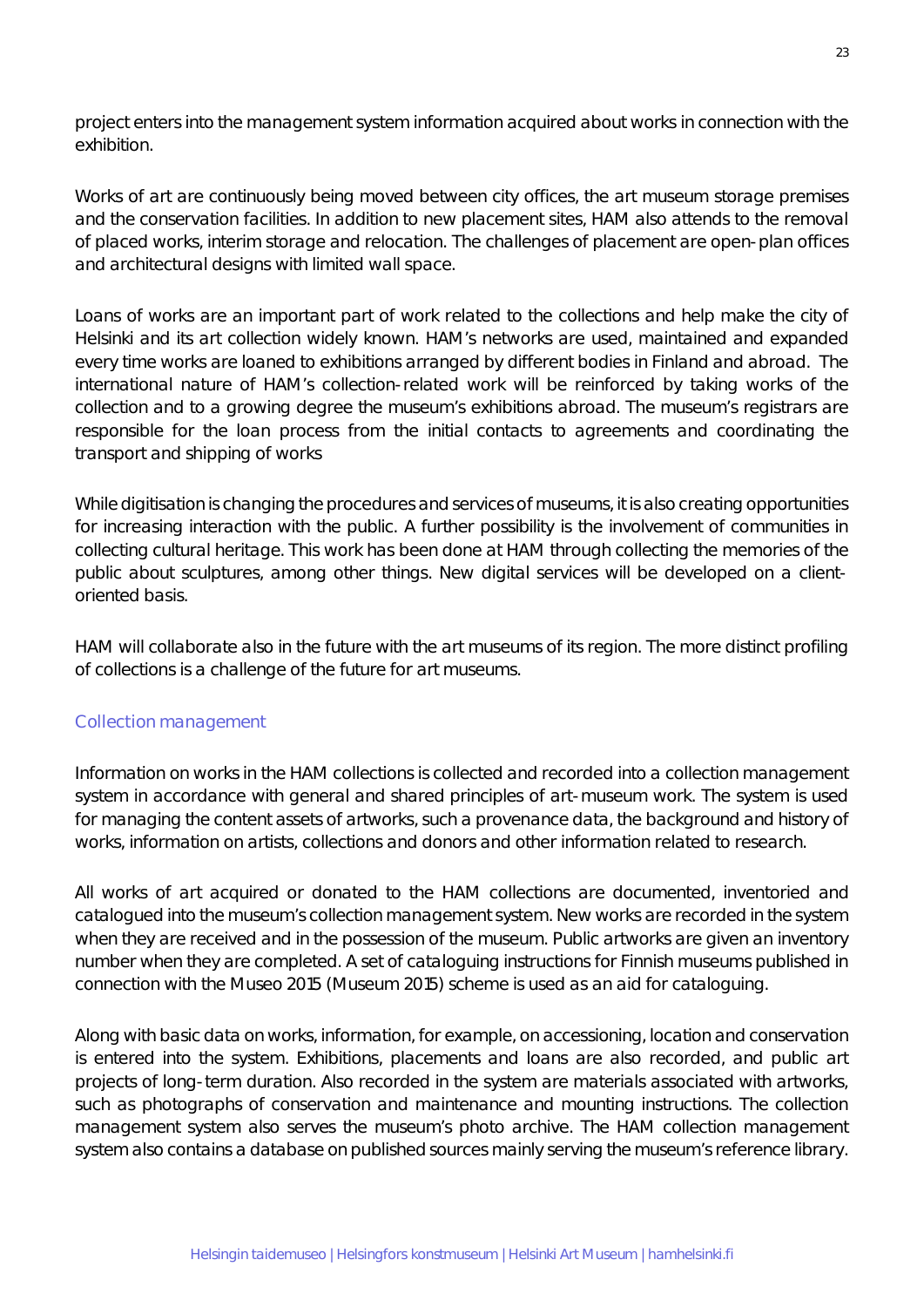The museum's sculpture maintenance index developed for the upkeep and maintenance of public works of sculpture is part of the collection management system. All conservation and maintenance data on sculptures, information on materials, instructions from artists for the care of pieces and related photographs are entered into the index. The index is jointly used by HAM and the public sculpture maintenance service of Helsinki's City Environment Sector.

The collection management system lists all works of art in the collection, works deposited in the keeping of HAM, city-owned works of art deposited elsewhere and works of art that have been deaccessioned from the HAM collection. Even when an artwork is destroyed or deaccessioned for other reasons from the HAM collections, information on it will be kept in the collection management system and the city records. In 2017, works of art that have disappeared from the collections or have been destroyed or deaccessioned in accordance with jointly held museum principles and the ICOM code of ethics for museums have been assigned to a deaccessions collection adopted as part of the collection management system. Information on the works will be kept in the system even when the items themselves no longer exist.

In addition to the deaccessions collection there will be a body of catalogued items at HAM containing archive materials closely related to the HAM collections and material from materials accumulated, or to be accumulated, for HAM which is not added to the actual art collections. This body of material can also include objects originally accessioned for the collections over the years, such as old replicas of artworks in the collections of schools. Deaccessions can also be made from this collection of material.

The collections and public art units of HAM maintain, update and augment the collection management system. Location information is updated by curators, conservators, museum technicians and registrars. The server administrator attends to making backup copies of the system. The main users of the system supervise and instruct other users in recording information. The system report is attached to the city's record of assets, which is reviewed annually in connection with the city's financial statement. No depreciation for artworks is recorded in the city's financial accounting.

The digitisation of collections, the long-term keeping of information and the accessibility of information are currently important issues in the work of museums. HAM was a partner in the *Museo 2015* (Museum 2015) scheme, a national project for unifying the collections management processes of museums, preparing an overall architecture and administrative model of collections management for museums and creating a basis for the acquisition and adoption of a possibly shared collection management system.

In the years to come, HAM will take into use a new collection management system that will improve the accessibility and usability of the collections.

#### Visual documentation

Images are an integral part of all work involving collections. High-quality photographs are a basic condition for posting works of art on the internet for accessibility to the public. They play a key role when presenting the art collections to local residents and larger audiences, telling about the works in various ways or in the commercial use of works. They are also important for improving the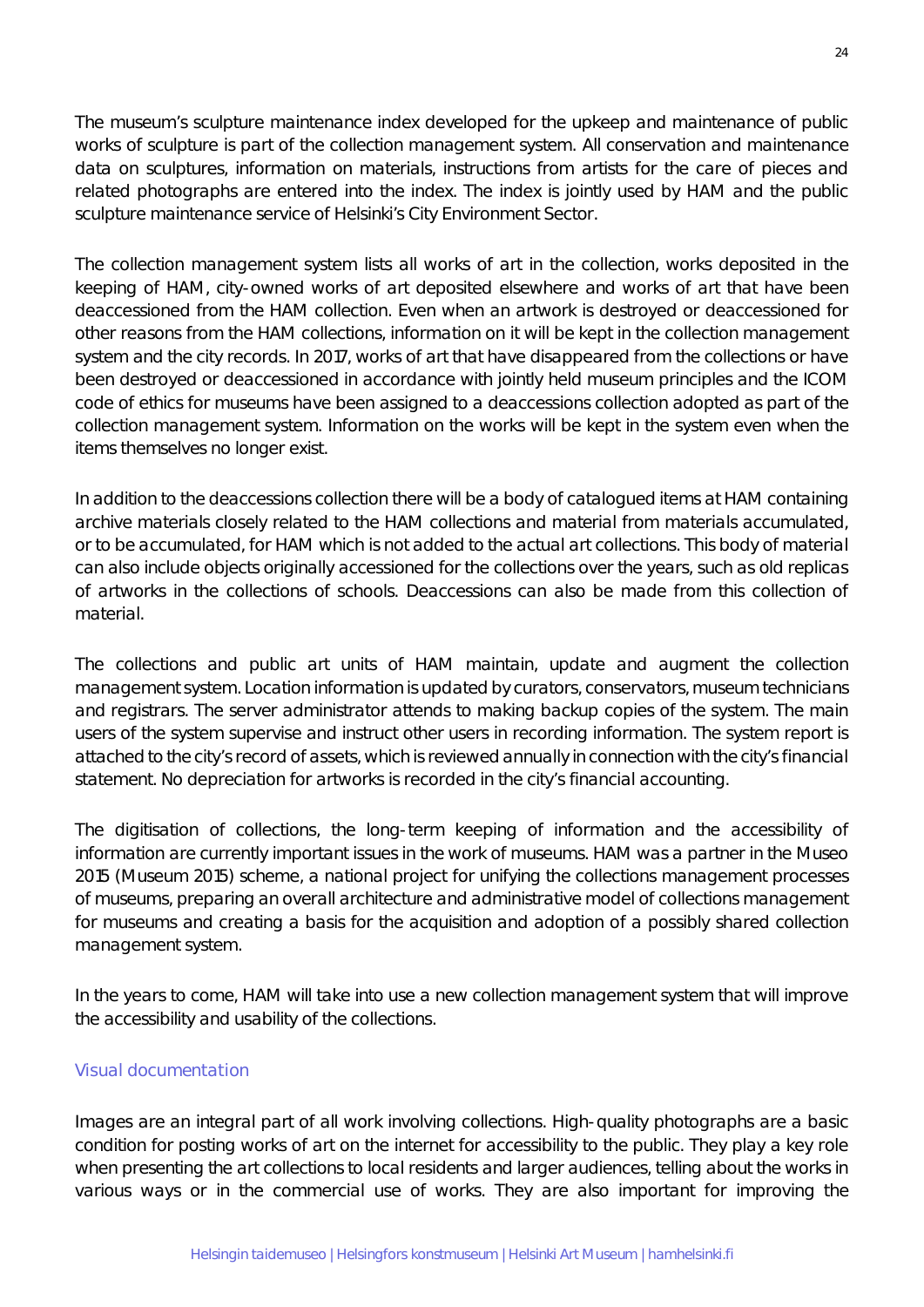accessibility of collections, for example when including works from the HAM collections in public databases.

High-standard photographs of as many works of the collections as possible are of importance for efficient and appropriate collections management. Photographing the collections permits their use in all aspects of HAM's work.

HAM's photographers document all the new acquisitions for the museum collection. Also, all works to be loaned or placed in city premises in different parts of Helsinki are photographed before shipping and possibly also in their exhibition venues or new locations. Works in the public art and sculpture collections are photographed as soon as possible after being completed. The importance of documentation is underlined even more in the case of non-permanent public works of an event nature.

The HAM photo archive also maintains an image bank of all the museum's digital image files. The archive is also responsible for the preparation of files for publication and viewing from the images of works. The archive serves media, researchers and other museums in matters concerning images and loans of images.

#### The security and conservation of artworks

HAM ensures the preservation of Helsinki's art collection for future generations. Ensuring the secure keeping, handling and display of artworks is of primary importance in all decisions concerning collections-related work.

A risk management system for all aspects of the work in HAM's collection exists. The evaluation of risks is part of the museum's everyday work and it is supervised by the museum's executive group. Particular attention has been paid at the collections centre and the Tennis Palace to identify security risks and improve the standard of required equipment. The security group supports HAM's work in risk management, the implementation of which is supervised by the executive group.

The collections centre maintains a high level of security. The exhibition, conservation and photo archive facilities at the Tennis Palace and the joint collections centre of HAM and the Helsinki City Museum are fitted with technologies maintaining recommended ambient conditions and appropriate burglar and fire alarms and extinguishers. The salvaging plans for the collections centre and the Tennis Palace exhibition spaces are updated when necessary.

In addition to proper storage and handling, the long-term preservation of the collections is ensured by high-standard conservation. HAM's collections conservators carry out both preventive and corrective conservation measures. A wide range of tasks calling for professionalism and experience is involved when dealing with art to be placed or loaned, collections exhibitions, touring exhibitions produced by HAM and public artworks. The conservators also supervise conditions in HAM's work, storage and exhibition spaces.

Each time that a work from the collections is placed in city premises, HAM's conservators inspect the piece and carry out maintenance and conservation measures on it. The placement of collection works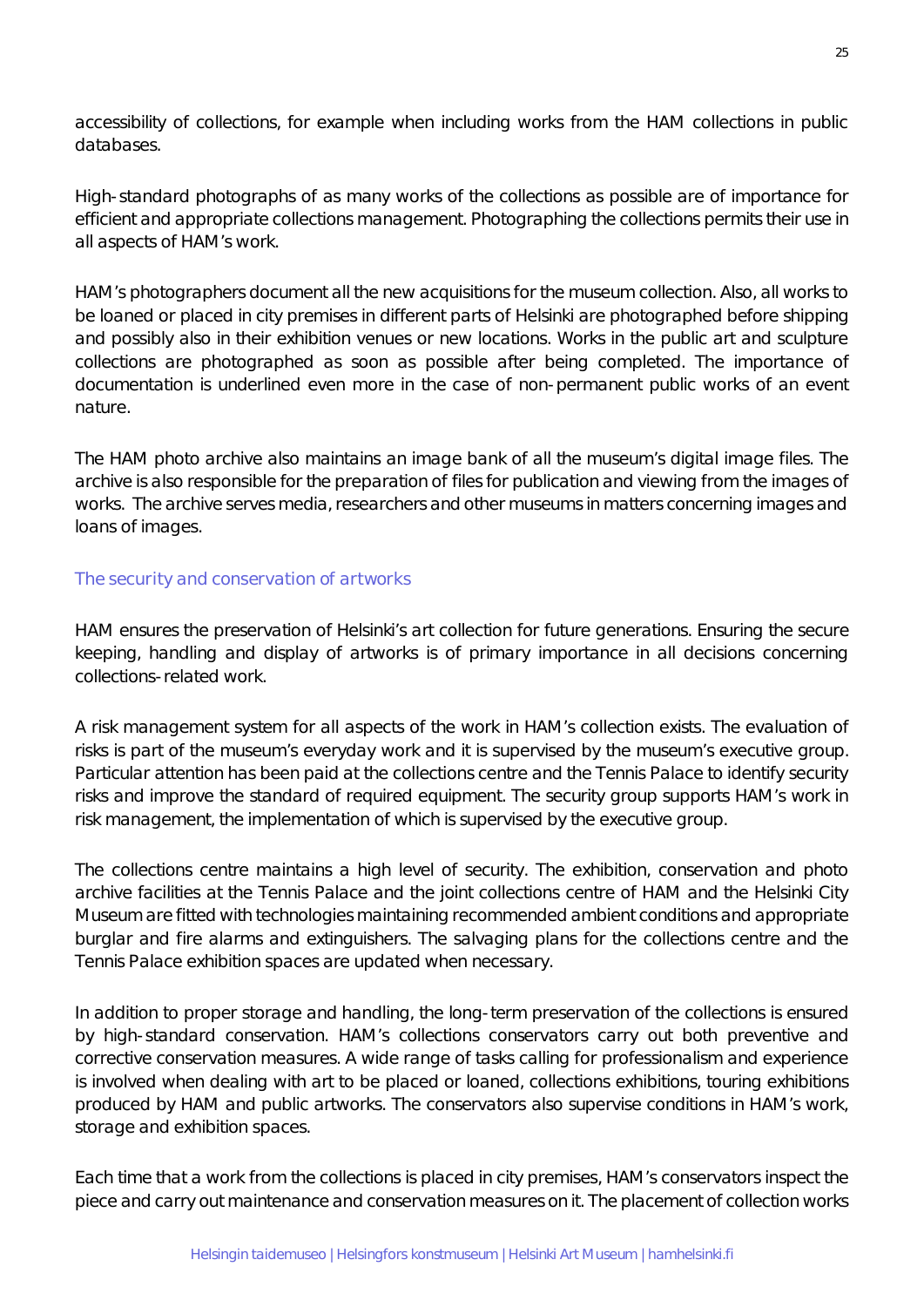in public space always involves risks. Although conditions vary in the city's premises, risks for placed artworks are anticipated with preventive conservation, the protection of works and the careful selection of placement locations.

Placement agreements with the sites concerned define in further detail the terms of placement. The agreements note issues of security for artworks, thus seeking to prevent possible damage. The locations and sites concerned are required to inform the art museum of all changes concerning the works. The artworks remain in the possession of HAM, which is responsible for the mounting, shipping, interim storage and placement in new locations of works in its collection and the conservation of works of art in poor condition.

The condition of artworks is inspected on inventory visits and always in connection with repairs to premises or relocations. The sites and locations are required to inform HAM of any changes pertaining to the works of art. HAM also posts an inventory questionnaire to the administrative bodies of the locations of the placed works at intervals of 5–6 years. In this connection, location information and the contact information of placement sites are updated for the collection management system. Information on the placement of works and the role of the contact person concerned has been added to the intranet of the personnel of the city of Helsinki.

Matters of artwork security are also taken into account when works of the HAM collection are loaned to other exhibition organisers. The conservators are always consulted when decisions on loans of works are made to check whether exhibition facilities of the venue borrowing the works meet HAM's requirements and whether the works in question are in sufficiently good condition to be loaned. A written agreement is drawn up for all loans of artworks, in which the receiving party agrees to follow HAM's general terms for the loans of works. These terms define in further detail several matters of artwork security such as display, transport and insurance. If an important condition is not met, the works will not be loaned. Where necessary the museum's conservators can also serve as couriers ensuring the proper transport and handling of the works, especially in the case of international loans.

Public artworks of the HAM collection also require continuous care and maintenance. As part of the built urban environment, they are exposed to various external factors. New material and technologies also pose challenges for the upkeep of public art. As a result, HAM evaluates the risks thoroughly already in the stage of choosing materials.

The numbers of public artworks and works made according to the percentage principle have increased considerably in recent years. This has also led to a significant increase in the maintenance and conservation measures required for the works. Because repairs and maintenance required by public sculptures are often of major scope and this work is expected to increase in the future, HAM can also use its public art appropriations for the conservation and repairs of public artworks.

HAM carries out the maintenance of public sculptures together with the services of the Helsinki's City Environment Sector (Public Works Department). The City Environment Sector attends to the annual maintenance and cleaning of sculptures. It also responsible for the condition of the pedestals and surroundings of works and technical matters such as water and lighting. HAM is the expert body on maintenance measures and is responsible for the conservation and repairs of these works.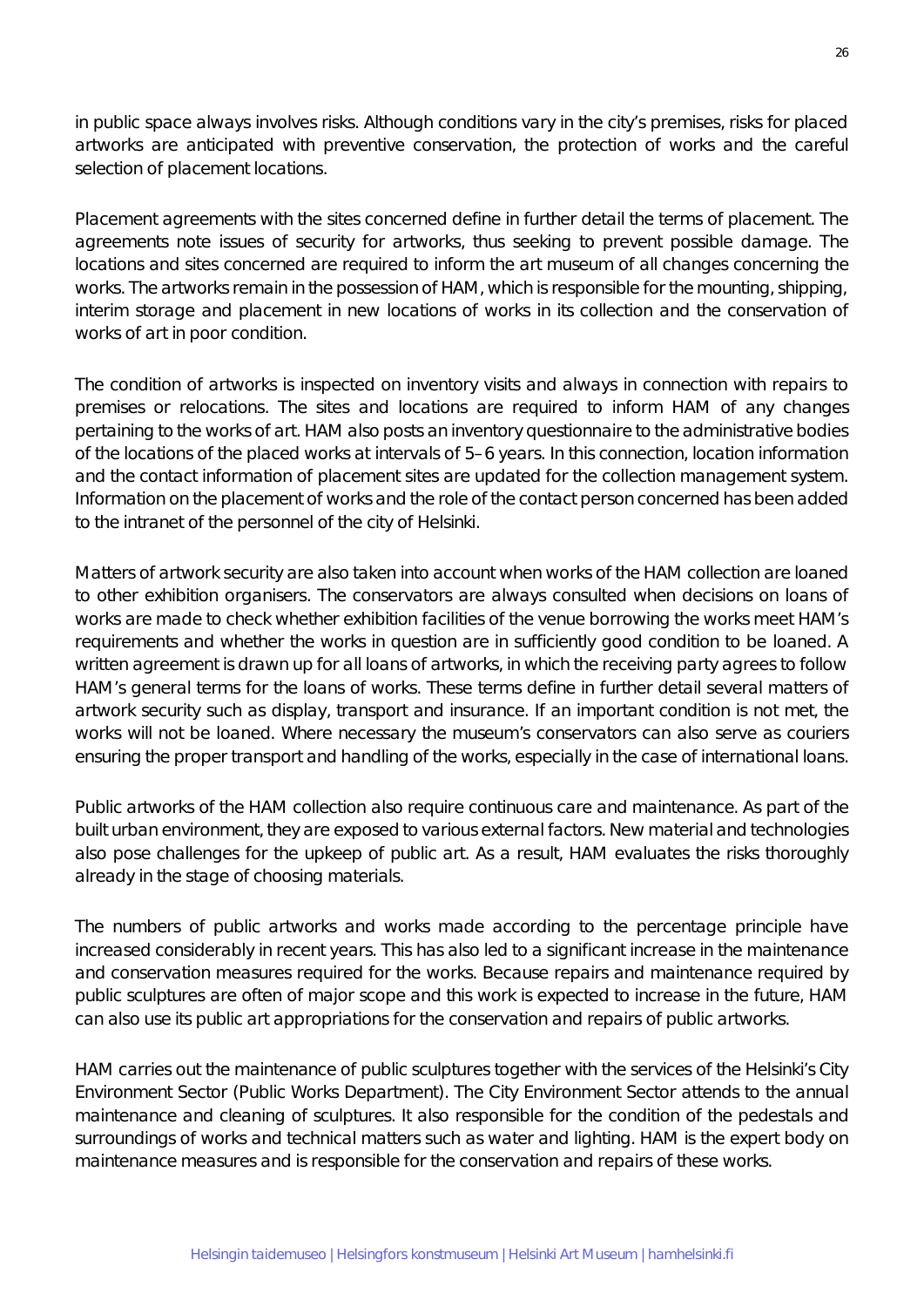### The assessment of collections-related work

At present, there are few tools for the qualitative assessment of the museum's collections work. Visitor surveys at Tennis Palace exhibitions assess collections work from the perspective of collections exhibitions. In addition, HAM surveys the clients of placement activities. Feedback from local residents concerning the museum's work with its collections is also gathered through HAM's social media and website. The monitoring of media provides information especially on public works of art.

HAM evaluates its collections work on a continuous basis within a set of productivity meters, the most important of which are the display of collections and public art projects in progress. The activities are reported on a yearly basis also in HAM's annual report. At the national level, HAM provides data on its collections work for the museums statistics compiled and maintained by Finland's National Board of Antiquities containing information on the finances, personnel and activities of professionally run museums. There is a web service for searching and viewing this information with the aid of statistical searches, open data tables and annual publications of statistics.

In the near future, HAM will develop meters for assessing quality and impact, and apply feedback to developing its work. The museum will apply the means and measures presented in this collections policy document to expand the display and accessibility of its collections to make it truly an art museum the size of the entire city.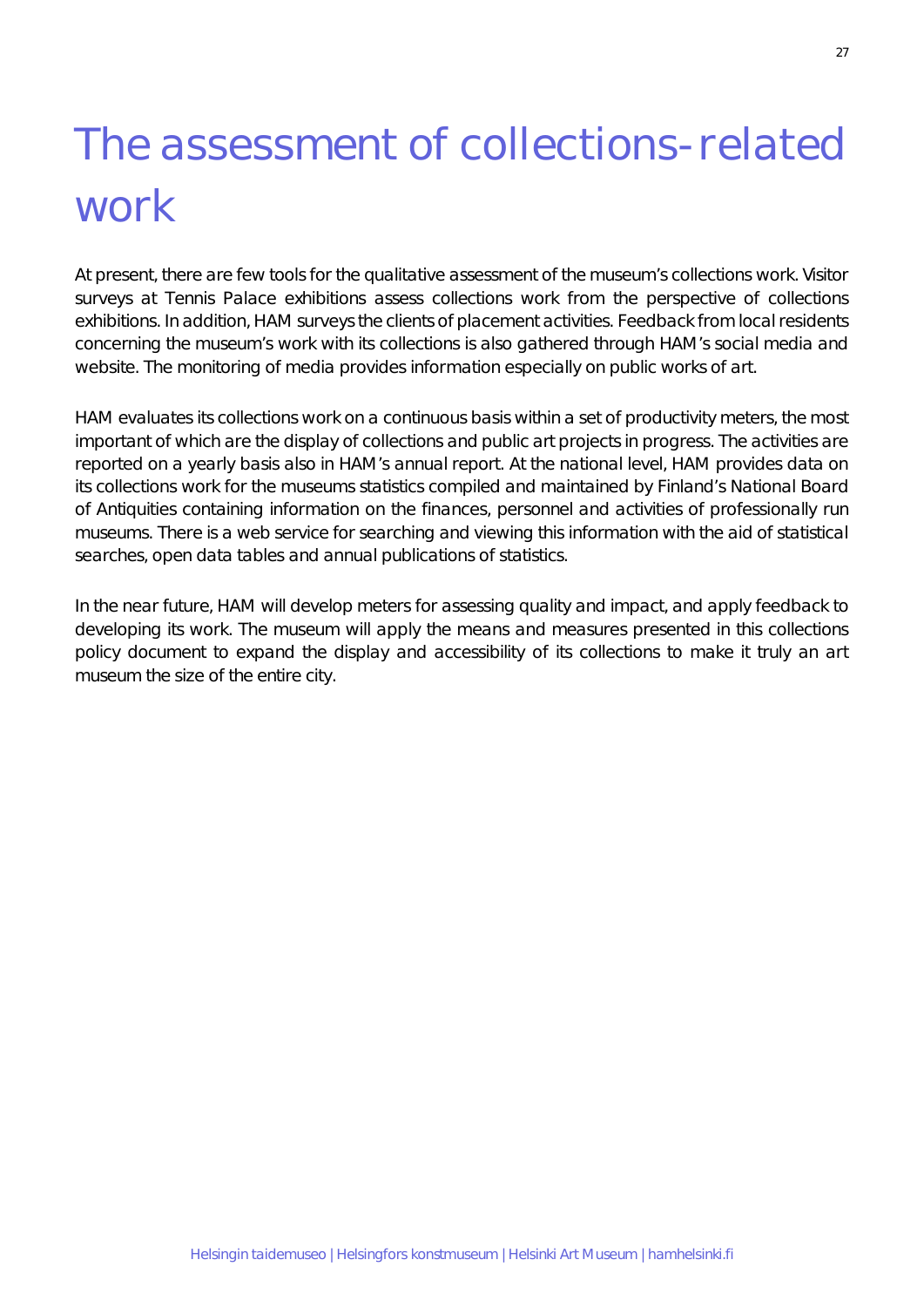### Collections work in relation to Helsinki's Culture and Leisure Sector

The core activities of HAM are the accessioning of artworks for the city collections, the production of new works in the urban environment in different parts of Helsinki and the display of its collections in exhibitions at the Tennis Palace and in other ways.

During 2014 and 2015, when the Tennis Palace was undergoing renovation, the museum displayed its collections at the city's cultural facilities in the city centre and around the city in different neighbourhoods. This aspect of the work will be continued and developed in the years to come.

HAM is producing growing numbers of public artworks of an event type and set duration. For example, with its project *It's Raining Art on Jakomäki* HAM is creating new ways of producing interesting public art projects employing new means embracing participation and community art. Although projects of this kind do not necessarily lead to physical artworks for the collections, HAM always takes the role as the producer of them.

HAM also collaborates with other actors and services in street art projects.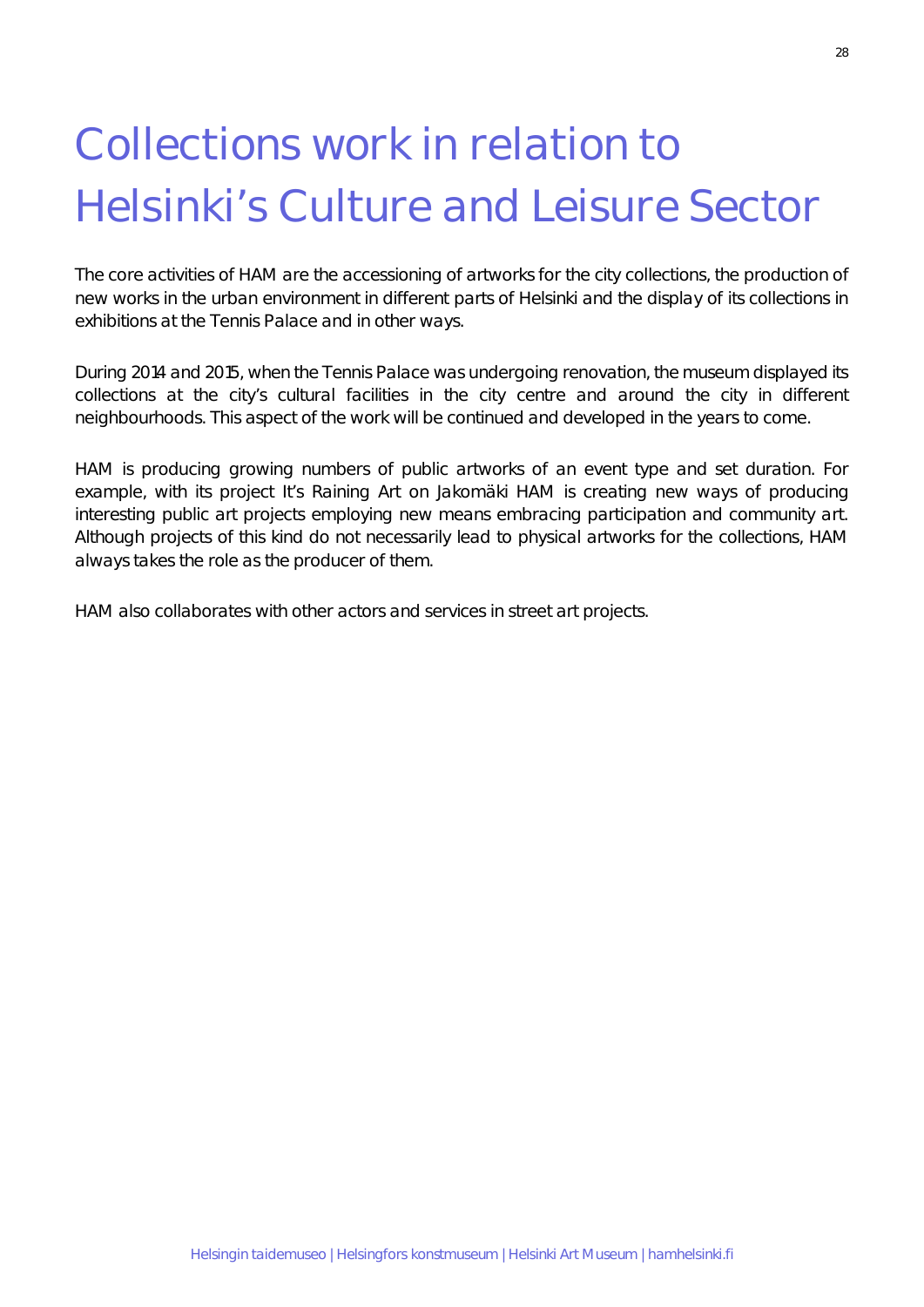## Focuses of developing collections work in the 2017–2020 strategy period

The focuses of developing collections activities in the strategy period of 2017 –2020 in accordance with the museum's collections policy are given in the attached table on the following page.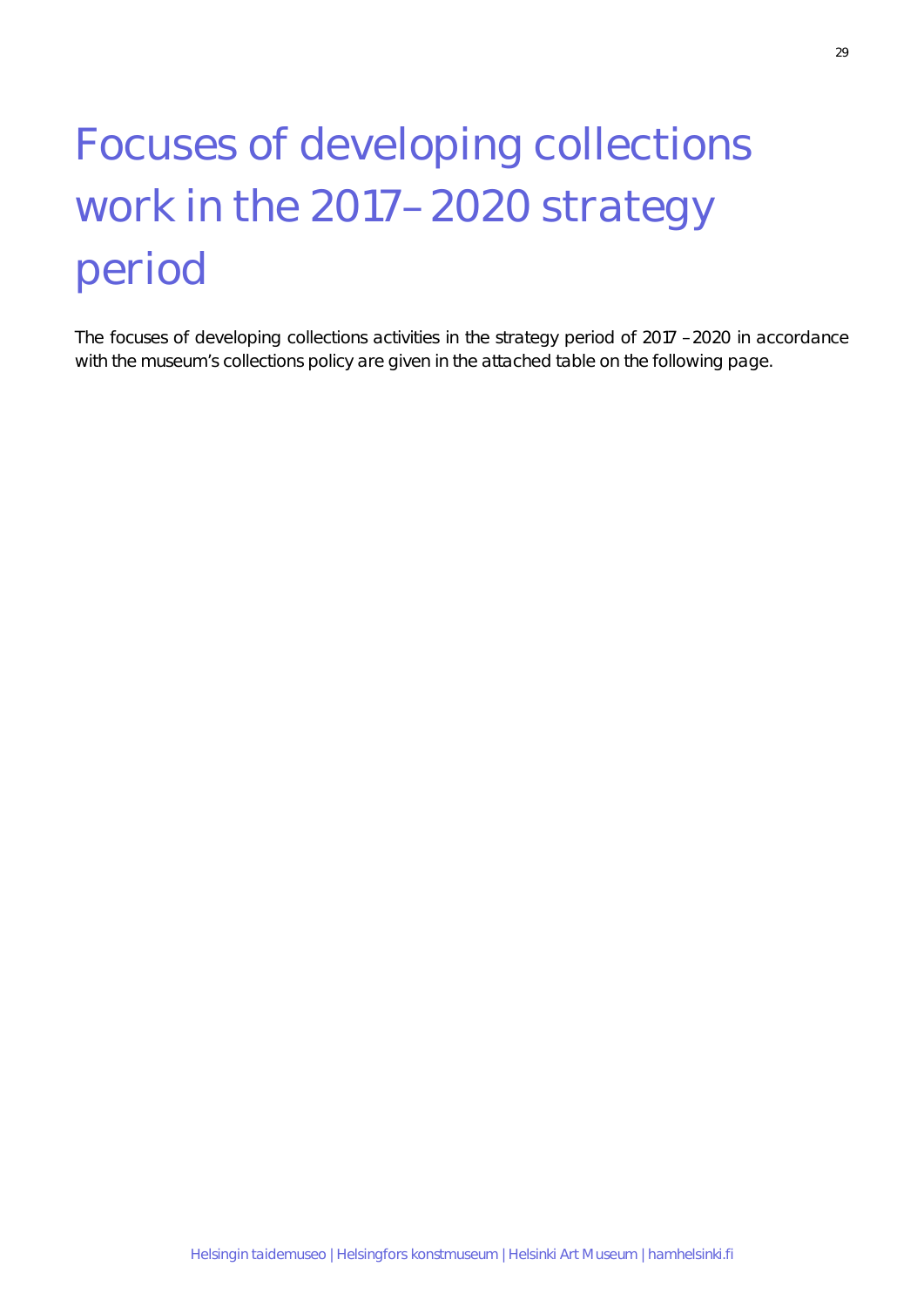| <b>Focus</b>                                                                                                                 | <b>Measures</b>                                                                                                                                                                                                                            | <b>Schedule</b>  |
|------------------------------------------------------------------------------------------------------------------------------|--------------------------------------------------------------------------------------------------------------------------------------------------------------------------------------------------------------------------------------------|------------------|
| Event-relatedness, fixed<br>duration, participation and<br>community approaches in<br>public art                             | Pilot project It's Raining Art on Jakomäki. Creating<br>replicable models and processes for realising public<br>works of art in a new way.                                                                                                 |                  |
|                                                                                                                              |                                                                                                                                                                                                                                            | $2015 -$         |
| Street art as a visible<br>component of public art                                                                           | Creating works of street art. Making street art known<br>through public art, publications, exhibitions and<br>auxiliary programmes.                                                                                                        | $2015 -$         |
| increased work with the<br>public in collections<br>activities, engagement                                                   | Participation, participatory Creating new forms of participating audiences in<br>projects in collections work collections activities (e.g. panel discussions).<br>(e.g. placements of works), Engaging audiences with works of public art. | $2017 -$<br>2018 |
| Developing the processes<br>of public artworks based<br>on the percentage<br>principle, involvement of<br>HAM already in the | Aiming to increase opportunities for the placement<br>of artworks. Developing processes and collaboration<br>with artists, users and the planning and<br>implementing parties of projects.                                                 |                  |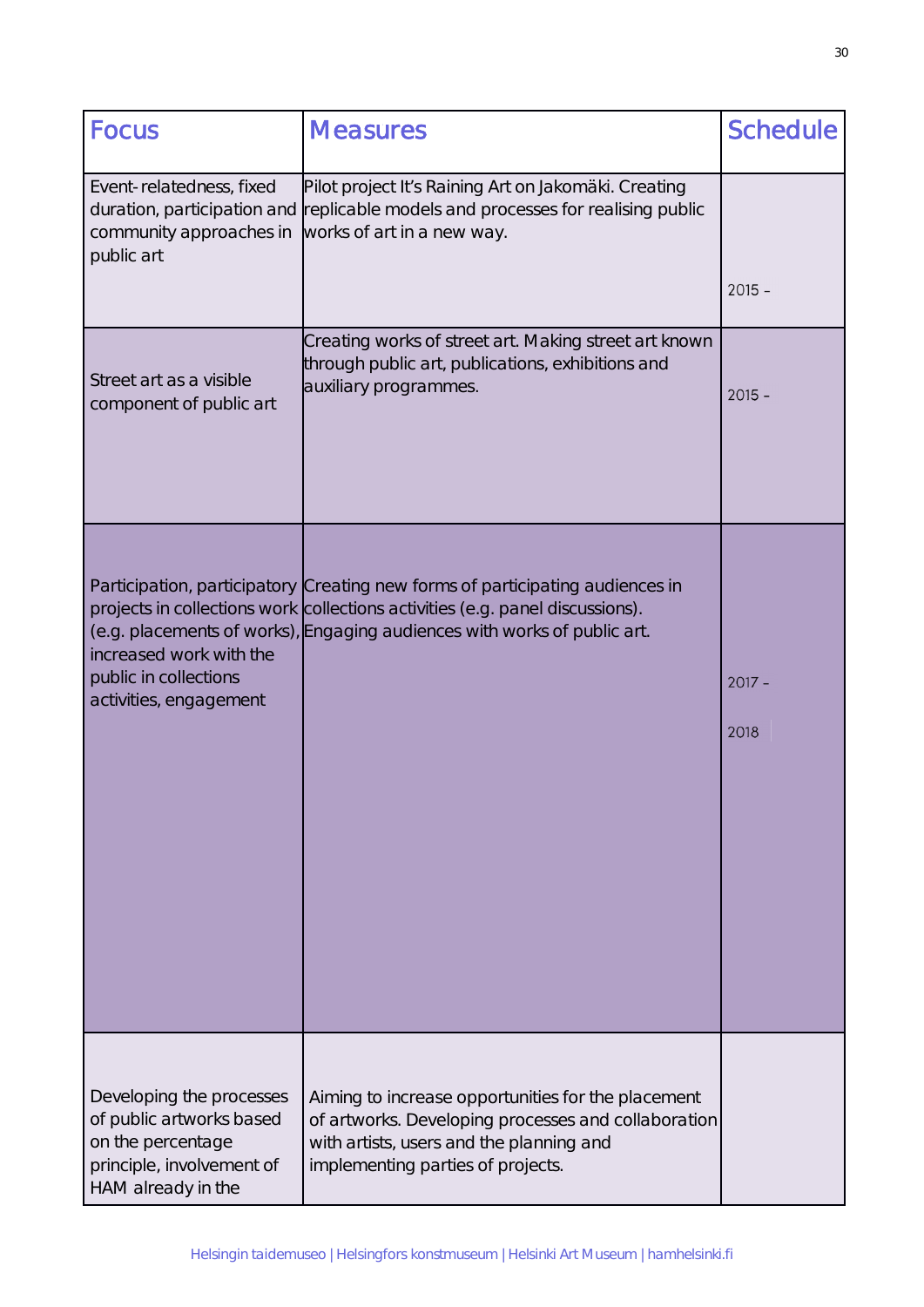| planning stage of spaces<br>and facilities                                                   |                                                                                                                                                                                                                                                                                                                                                                      | Continuous                                     |
|----------------------------------------------------------------------------------------------|----------------------------------------------------------------------------------------------------------------------------------------------------------------------------------------------------------------------------------------------------------------------------------------------------------------------------------------------------------------------|------------------------------------------------|
| New ways of displaying the<br>collections                                                    | Developing webpages and the museum's sculpture<br>search pages. New ways of displaying collections at<br>the Tennis Palace. New ways of presenting public<br>art (public art routes etc.). Touring presentations of<br>the collections / exhibitions in the city's Culture and<br>Leisure Sector. Various forms of signage with<br>applications of new technologies. | $2017 -$                                       |
| Digitisation. Presenting the<br>collections on the internet                                  | Displaying the collections on the internet in stages.<br>The open data principle.                                                                                                                                                                                                                                                                                    | $2016 -$                                       |
| Collection management,<br>adoption of the new<br>system. Production of<br>services for users | Collection management system study. Renewal of<br>the collection management system in association<br>with the Helsinki City Museum and under the<br>direction of the City Executive Office. User-based<br>services to be considered in the implementation<br>stage. Production of services.                                                                          | Study 2017<br>Implemen-<br>tation<br>2018-2019 |